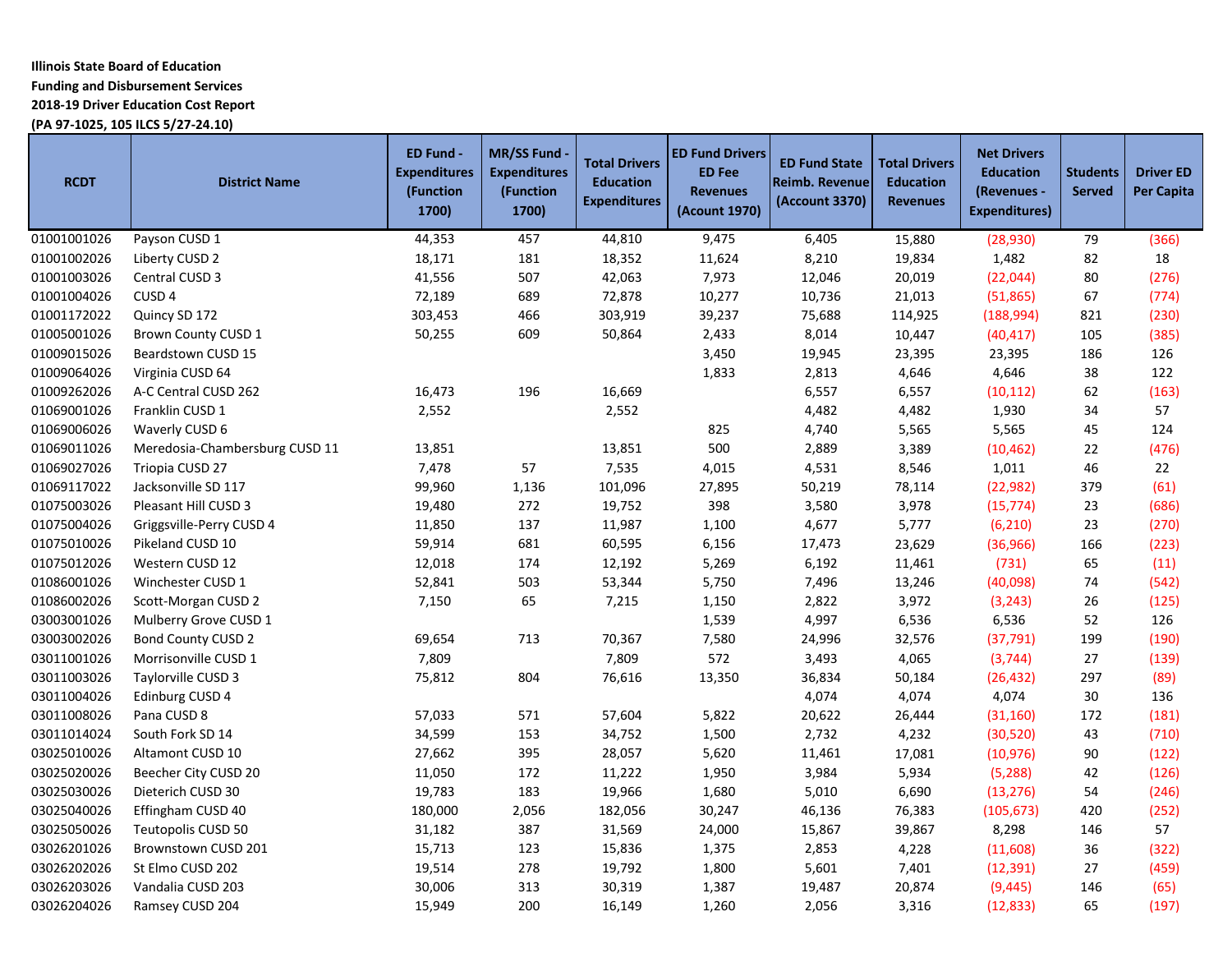| <b>RCDT</b> | <b>District Name</b>            | ED Fund -<br><b>Expenditures</b><br>(Function<br>1700) | <b>MR/SS Fund</b><br><b>Expenditures</b><br>(Function<br>1700) | <b>Total Drivers</b><br><b>Education</b><br><b>Expenditures</b> | <b>ED Fund Drivers</b><br><b>ED Fee</b><br><b>Revenues</b><br>(Acount 1970) | <b>ED Fund State</b><br><b>Reimb. Revenue</b><br>(Account 3370) | <b>Total Drivers</b><br><b>Education</b><br><b>Revenues</b> | <b>Net Drivers</b><br><b>Education</b><br>(Revenues -<br><b>Expenditures)</b> | <b>Students</b><br><b>Served</b> | <b>Driver ED</b><br><b>Per Capita</b> |
|-------------|---------------------------------|--------------------------------------------------------|----------------------------------------------------------------|-----------------------------------------------------------------|-----------------------------------------------------------------------------|-----------------------------------------------------------------|-------------------------------------------------------------|-------------------------------------------------------------------------------|----------------------------------|---------------------------------------|
| 03068002026 | Panhandle CUSD 2                | 18,610                                                 | 161                                                            | 18,771                                                          | 3,340                                                                       | 7,079                                                           | 10,419                                                      | (8, 352)                                                                      | 69                               | (121)                                 |
| 03068003026 | Hillsboro CUSD 3                | 82,574                                                 | 744                                                            | 83,318                                                          | 9,305                                                                       | 25,448                                                          | 34,753                                                      | (48, 565)                                                                     | 223                              | (218)                                 |
| 03068012026 | Litchfield CUSD 12              | 89,130                                                 | 1,156                                                          | 90,286                                                          | 8,178                                                                       | 16,863                                                          | 25,041                                                      | (65, 245)                                                                     | 155                              | (421)                                 |
| 03068022026 | Nokomis CUSD 22                 | 52,285                                                 | 575                                                            | 52,860                                                          | 2,800                                                                       | 8,572                                                           | 11,372                                                      | (41, 488)                                                                     | 81                               | (512)                                 |
| 04004100026 | Belvidere CUSD 100              | 199,535                                                | 2,176                                                          | 201,711                                                         | 34,992                                                                      | 48,646                                                          | 83,638                                                      | (118,073)                                                                     | 435                              | (271)                                 |
| 04101205025 | Rockford SD 205                 | 678,850                                                | 6,890                                                          | 685,740                                                         | 33,740                                                                      | 191,845                                                         | 225,585                                                     | (460, 155)                                                                    | 1,826                            | (252)                                 |
| 04101320026 | County of Winnebago SD 320      | 7,750                                                  |                                                                | 7,750                                                           |                                                                             | 1,490                                                           | 1,490                                                       | (6, 260)                                                                      | 58                               | (108)                                 |
| 04101323026 | Winnebago CUSD 323              | 12,526                                                 | 142                                                            | 12,668                                                          | 12,750                                                                      | 16,255                                                          | 29,005                                                      | 16,337                                                                        | 113                              | 145                                   |
| 05016202017 | Evanston Twp HSD 202            |                                                        |                                                                |                                                                 |                                                                             | 22,558                                                          | 22,558                                                      | 22,558                                                                        | 92                               | 245                                   |
| 05016203017 | New Trier Twp HSD 203           | 146,563                                                | 1,466                                                          | 148,029                                                         |                                                                             | 23,617                                                          | 23,617                                                      | (124, 412)                                                                    | 66                               | (1,885)                               |
| 05016207017 | Maine Township HSD 207          | 689,122                                                | 8,321                                                          | 697,443                                                         | 50,928                                                                      | 117,142                                                         | 168,070                                                     | (529, 373)                                                                    | 555                              | (954)                                 |
| 05016211017 | Township HSD 211                | 965,664                                                | 5,551                                                          | 971,215                                                         | 101,900                                                                     | 153,998                                                         | 255,898                                                     | (715, 317)                                                                    | 1,283                            | (558)                                 |
| 05016214017 | Township HSD 214                | 924,133                                                | 10,760                                                         | 934,893                                                         | 140,644                                                                     | 152,921                                                         | 293,565                                                     | (641, 328)                                                                    | 555                              | (1, 156)                              |
| 05016219017 | Niles Twp HSD 219               | 257,201                                                | 2,731                                                          | 259,932                                                         | 14,597                                                                      | 34,032                                                          | 48,629                                                      | (211, 303)                                                                    | 165                              | (1, 281)                              |
| 05016225017 | Northfield Twp HSD 225          | 754,009                                                | 9,290                                                          | 763,299                                                         | 68,100                                                                      | 63,208                                                          | 131,308                                                     | (631,991)                                                                     | 374                              | (1,690)                               |
| 06016200013 | Oak Park - River Forest SD 200  | 870,703                                                | 10,462                                                         | 881,165                                                         | 126,709                                                                     | 163,657                                                         | 290,366                                                     | (590, 799)                                                                    | 837                              | (706)                                 |
| 06016201017 | J S Morton HSD 201              | 19,283                                                 | 183                                                            | 19,466                                                          | 3,526                                                                       | 13,935                                                          | 17,461                                                      | (2,005)                                                                       | 416                              | (5)                                   |
| 06016204017 | Lyons Twp HSD 204               | 715,518                                                | 16,398                                                         | 731,916                                                         | 71,826                                                                      | 85,830                                                          | 157,656                                                     | (574, 260)                                                                    | 648                              | (886)                                 |
| 06016208017 | Riverside-Brookfield Twp SD 208 | 59,205                                                 |                                                                | 59,205                                                          | 41,261                                                                      | 27,392                                                          | 68,653                                                      | 9,448                                                                         | 244                              | 39                                    |
| 06016209017 | Proviso Twp HSD 209             | 94,655                                                 | 662                                                            | 95,317                                                          | 51,046                                                                      | 77,547                                                          | 128,593                                                     | 33,276                                                                        | 1,196                            | 28                                    |
| 06016212016 | Leyden CHSD 212                 | 396,530                                                | 4,114                                                          | 400,644                                                         | 75,250                                                                      | 57,292                                                          | 132,542                                                     | (268, 102)                                                                    | 939                              | (286)                                 |
| 06016234016 | Ridgewood CHSD 234              | 29,437                                                 | 1,600                                                          | 31,037                                                          | 10,424                                                                      | 9,883                                                           | 20,307                                                      | (10, 730)                                                                     | 134                              | (80)                                  |
| 06016401026 | Elmwood Park CUSD 401           | 3,598                                                  |                                                                | 3,598                                                           | 21,000                                                                      | 15,750                                                          | 36,750                                                      | 33,152                                                                        | 250                              | 133                                   |
| 07016205017 | Thornton Twp HSD 205            | 176,244                                                | 1,977                                                          | 178,221                                                         | 51,969                                                                      | 122,521                                                         | 174,490                                                     | (3, 731)                                                                      | 1,156                            | (3)                                   |
| 07016206017 | Bloom Twp HSD 206               | 51,600                                                 | 715                                                            | 52,315                                                          | 61,489                                                                      | 43,977                                                          | 105,466                                                     | 53,151                                                                        | 296                              | 180                                   |
| 07016210017 | Lemont Twp HSD 210              | 140,459                                                | 1,577                                                          | 142,036                                                         |                                                                             | 38,490                                                          | 38,490                                                      | (103, 546)                                                                    | 210                              | (493)                                 |
| 07016215017 | Thornton Fractional Twp HSD 215 | 357,585                                                | 4,055                                                          | 361,640                                                         | 11,670                                                                      | 39,680                                                          | 51,350                                                      | (310, 290)                                                                    | 980                              | (317)                                 |
| 07016217016 | Argo CHSD 217                   | 72,302                                                 | 638                                                            | 72,940                                                          | 11,575                                                                      | 45,449                                                          | 57,024                                                      | (15, 916)                                                                     | 583                              | (27)                                  |
| 07016218016 | <b>CHSD 218</b>                 | 1,316,300                                              | 15,899                                                         | 1,332,199                                                       | 137,275                                                                     | 184,992                                                         | 322,267                                                     | (1,009,932)                                                                   | 1,301                            | (776)                                 |
| 07016220017 | Reavis Twp HSD 220              |                                                        |                                                                |                                                                 |                                                                             | 77,450                                                          | 77,450                                                      | 77,450                                                                        | 405                              | 191                                   |
| 07016227017 | Rich Twp HSD 227                | 164,236                                                | 1,693                                                          | 165,929                                                         |                                                                             | 94,868                                                          | 94,868                                                      | (71,061)                                                                      | 1,062                            | (67)                                  |
| 07016228016 | Bremen CHSD 228                 | 157,309                                                | 897                                                            | 158,206                                                         | 109,742                                                                     | 155,214                                                         | 264,956                                                     | 106,750                                                                       | 1,143                            | 93                                    |
| 07016229016 | Oak Lawn CHSD 229               |                                                        |                                                                |                                                                 | 53,679                                                                      | 73,394                                                          | 127,073                                                     | 127,073                                                                       | 389                              | 327                                   |
| 07016230013 | Cons HSD 230                    | 1,173,392                                              | 13,863                                                         | 1,187,255                                                       | 119,216                                                                     | 201,902                                                         | 321,118                                                     | (866, 137)                                                                    | 1,016                            | (852)                                 |
| 07016231016 | Evergreen Park CHSD 231         | 26,854                                                 | 323                                                            | 27,177                                                          | 16,300                                                                      | 23,028                                                          | 39,328                                                      | 12,151                                                                        | 129                              | 94                                    |
| 07016233016 | Homewood Flossmoor CHSD 233     | 225,300                                                | 2,975                                                          | 228,275                                                         | 36,515                                                                      | 80,649                                                          | 117,164                                                     | (111, 111)                                                                    | 656                              | (169)                                 |
| 08008308026 | Eastland CUSD 308               | 17,498                                                 | 203                                                            | 17,701                                                          | 2,400                                                                       | 9,577                                                           | 11,977                                                      | (5, 724)                                                                      | 49                               | (117)                                 |
| 08008314026 | West Carroll CUSD 314           | 65,225                                                 | 835                                                            | 66,060                                                          | 7,605                                                                       | 14,535                                                          | 22,140                                                      | (43, 920)                                                                     | 65                               | (676)                                 |
| 08008399026 | Chadwick-Milledgeville CUSD 399 | 28,431                                                 | 292                                                            | 28,723                                                          | 1,900                                                                       | 7,072                                                           | 8,972                                                       | (19, 751)                                                                     | 40                               | (494)                                 |
| 08043119022 | East Dubuque USD 119            | 57,377                                                 | 668                                                            | 58,045                                                          | 3,345                                                                       | 12,934                                                          | 16,279                                                      | (41, 766)                                                                     | 67                               | (623)                                 |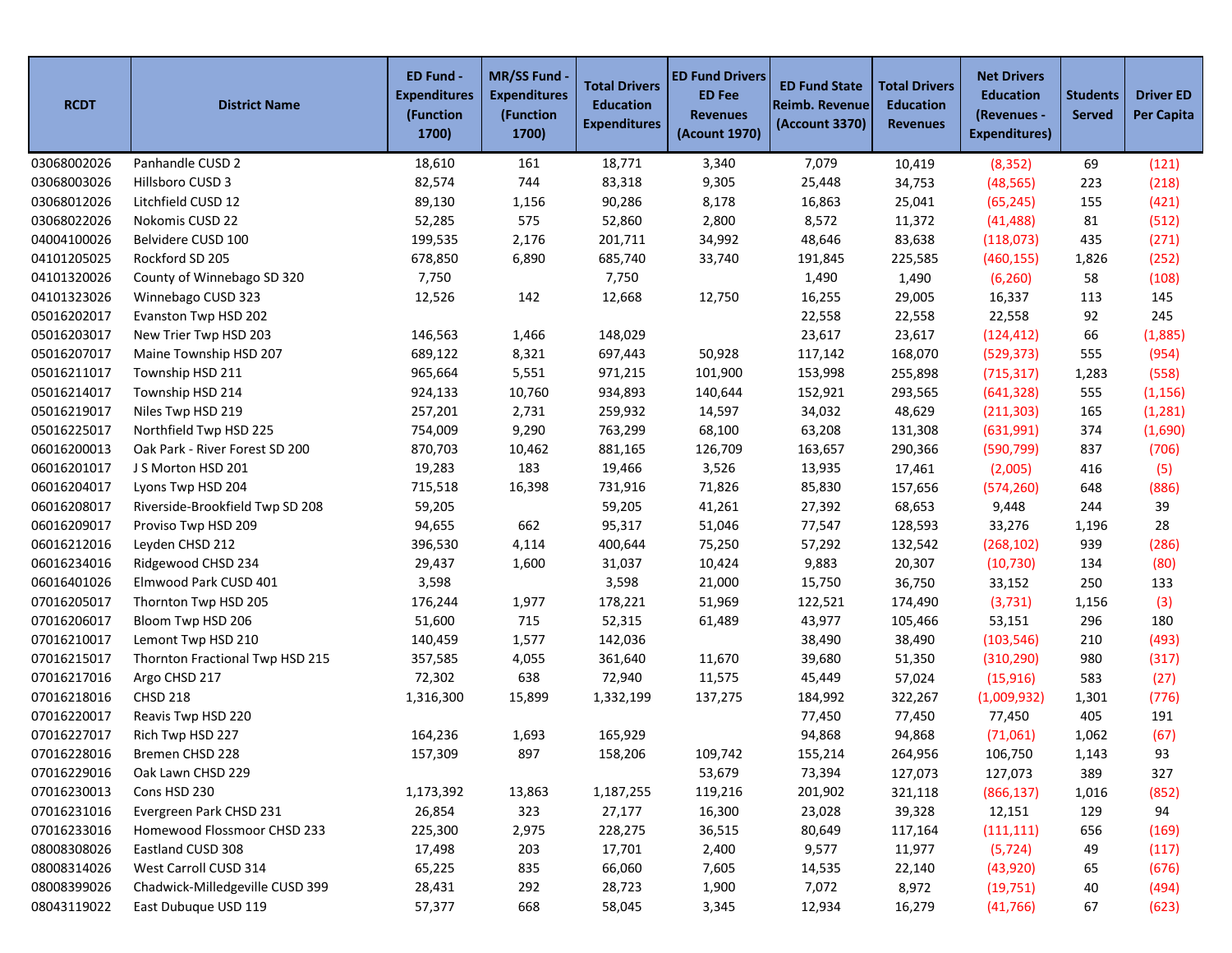| <b>RCDT</b> | <b>District Name</b>             | ED Fund -<br><b>Expenditures</b><br>(Function<br>1700) | MR/SS Fund -<br><b>Expenditures</b><br>(Function<br>1700) | <b>Total Drivers</b><br><b>Education</b><br><b>Expenditures</b> | <b>ED Fund Drivers</b><br><b>ED Fee</b><br><b>Revenues</b><br>(Acount 1970) | <b>ED Fund State</b><br><b>Reimb. Revenue</b><br>(Account 3370) | <b>Total Drivers</b><br><b>Education</b><br><b>Revenues</b> | <b>Net Drivers</b><br><b>Education</b><br>(Revenues -<br><b>Expenditures)</b> | <b>Students</b><br><b>Served</b> | <b>Driver ED</b><br><b>Per Capita</b> |
|-------------|----------------------------------|--------------------------------------------------------|-----------------------------------------------------------|-----------------------------------------------------------------|-----------------------------------------------------------------------------|-----------------------------------------------------------------|-------------------------------------------------------------|-------------------------------------------------------------------------------|----------------------------------|---------------------------------------|
| 08043120022 | Galena USD 120                   | 82,904                                                 | 921                                                       | 83,825                                                          | 3,675                                                                       | 10,940                                                          | 14,615                                                      | (69, 210)                                                                     | 56                               | (1, 236)                              |
| 08043205026 | Warren CUSD 205                  | 23,740                                                 | 281                                                       | 24,021                                                          | 2,020                                                                       | 4,412                                                           | 6,432                                                       | (17, 589)                                                                     | 18                               | (977)                                 |
| 08043206026 | Stockton CUSD 206                | 37,719                                                 | 508                                                       | 38,227                                                          | 2,100                                                                       | 9,850                                                           | 11,950                                                      | (26, 277)                                                                     | 66                               | (398)                                 |
| 08043210026 | River Ridge CUSD 210             | 53,893                                                 | 602                                                       | 54,495                                                          | 1,950                                                                       | 6,028                                                           | 7,978                                                       | (46, 517)                                                                     | 49                               | (949)                                 |
| 08043211026 | Scales Mound CUSD 211            | 15,650                                                 | 192                                                       | 15,842                                                          | 550                                                                         | 4,386                                                           | 4,936                                                       | (10, 906)                                                                     | 33                               | (330)                                 |
| 08089145022 | Freeport SD 145                  | 155,518                                                | 1,436                                                     | 156,954                                                         | 10,455                                                                      | 44,108                                                          | 54,563                                                      | (102, 391)                                                                    | 202                              | (507)                                 |
| 08089200026 | Pearl City CUSD 200              | 44,147                                                 | 458                                                       | 44,605                                                          | 5,290                                                                       | 6,588                                                           | 11,878                                                      | (32, 727)                                                                     | 34                               | (963)                                 |
| 08089202026 | Lena Winslow CUSD 202            | 29,625                                                 | 318                                                       | 29,943                                                          | 9,551                                                                       | 12,759                                                          | 22,310                                                      | (7,633)                                                                       | 78                               | (98)                                  |
| 08089203026 | Orangeville CUSD 203             | 18,827                                                 | 234                                                       | 19,061                                                          | 8,746                                                                       | 4,888                                                           | 13,634                                                      | (5, 427)                                                                      | 42                               | (129)                                 |
| 09010001026 | Fisher CUSD 1                    | 13,997                                                 | 92                                                        | 14,089                                                          | 3,575                                                                       | 9,538                                                           | 13,113                                                      | (976)                                                                         | 44                               | (22)                                  |
| 09010003026 | Mahomet-Seymour CUSD 3           | 58,807                                                 | 574                                                       | 59,381                                                          | 51,405                                                                      | 39,715                                                          | 91,120                                                      | 31,739                                                                        | 371                              | 86                                    |
| 09010004026 | Champaign CUSD 4                 | 162,317                                                | 2,072                                                     | 164,389                                                         | 36,050                                                                      | 63,680                                                          | 99,730                                                      | (64, 659)                                                                     | 746                              | (87)                                  |
| 09010007026 | Tolono CUSD 7                    | 58,929                                                 | 693                                                       | 59,622                                                          |                                                                             | 23,618                                                          | 23,618                                                      | (36,004)                                                                      | 224                              | (161)                                 |
| 09010008026 | Heritage CUSD 8                  | 27,432                                                 | 329                                                       | 27,761                                                          | 4,804                                                                       | 7,049                                                           | 11,853                                                      | (15,908)                                                                      | 37                               | (430)                                 |
| 09010116022 | Urbana SD 116                    | 122,099                                                | 3,742                                                     | 125,841                                                         | 9,472                                                                       | 49,123                                                          | 58,595                                                      | (67, 246)                                                                     | 284                              | (237)                                 |
| 09010193017 | Rantoul Township HSD 193         |                                                        |                                                           |                                                                 | 2,391                                                                       | 30,830                                                          | 33,221                                                      | 33,221                                                                        | 238                              | 140                                   |
| 09010305016 | St Joseph Ogden CHSD 305         | 80,141                                                 | 893                                                       | 81,034                                                          | 16,792                                                                      | 21,363                                                          | 38,155                                                      | (42, 879)                                                                     | 191                              | (224)                                 |
| 09027005026 | Gibson City-Melvin-Sibley CUSD 5 |                                                        |                                                           |                                                                 | 8,400                                                                       | 12,491                                                          | 20,891                                                      | 20,891                                                                        | 87                               | 240                                   |
| 09027010026 | Paxton-Buckley-Loda CUD 10       | 103,206                                                | 1,098                                                     | 104,304                                                         | 7,758                                                                       | 20,802                                                          | 28,560                                                      | (75, 744)                                                                     | 151                              | (502)                                 |
| 11012002C26 | Marshall CUSD 2C                 | 63,196                                                 | 473                                                       | 63,669                                                          |                                                                             | 18,687                                                          | 18,687                                                      | (44, 982)                                                                     | 131                              | (343)                                 |
| 11012003C26 | Martinsville CUSD 3C             | 15,271                                                 | 157                                                       | 15,428                                                          | 1,894                                                                       | 5,635                                                           | 7,529                                                       | (7,899)                                                                       | 24                               | (329)                                 |
| 11012004C26 | Casey-Westfield CUSD 4C          | 11,210                                                 | 99                                                        | 11,309                                                          | 3,840                                                                       | 11,024                                                          | 14,864                                                      | 3,555                                                                         | 121                              | 29                                    |
| 11015001026 | Charleston CUSD 1                | 165,922                                                | 1,002                                                     | 166,924                                                         | 25,448                                                                      | 36,500                                                          | 61,948                                                      | (104, 976)                                                                    | 209                              | (502)                                 |
| 11015002026 | Mattoon CUSD 2                   |                                                        |                                                           |                                                                 |                                                                             | 46,993                                                          | 46,993                                                      | 46,993                                                                        | 382                              | 123                                   |
| 11015005026 | Oakland CUSD 5                   | 5,423                                                  | 67                                                        | 5,490                                                           | 850                                                                         | 3,665                                                           | 4,515                                                       | (975)                                                                         | 27                               | (36)                                  |
| 11018003026 | Neoga CUSD 3                     | 27,778                                                 | 296                                                       | 28,074                                                          | 6,075                                                                       | 8,105                                                           | 14,180                                                      | (13,894)                                                                      | 95                               | (146)                                 |
| 11018077026 | Cumberland CUSD 77               | 93,867                                                 | 1,108                                                     | 94,975                                                          | 3,650                                                                       | 15,448                                                          | 19,098                                                      | (75, 877)                                                                     | 87                               | (872)                                 |
| 11021301026 | Tuscola CUSD 301                 |                                                        |                                                           |                                                                 | 2,787                                                                       | 13,768                                                          | 16,555                                                      | 16,555                                                                        | 144                              | 115                                   |
| 11021302026 | Villa Grove CUSD 302             |                                                        |                                                           |                                                                 |                                                                             | 11,966                                                          | 11,966                                                      | 11,966                                                                        | 43                               | 278                                   |
| 11021305026 | Arthur CUSD 305                  | 8,194                                                  | 102                                                       | 8,296                                                           |                                                                             | 17,974                                                          | 17,974                                                      | 9,678                                                                         | 178                              | 54                                    |
| 11021306026 | Arcola CUSD 306                  | 33,781                                                 | 371                                                       | 34,152                                                          | 2,450                                                                       | 11,342                                                          | 13,792                                                      | (20, 360)                                                                     | 119                              | (171)                                 |
| 11023001026 | Shiloh CUSD 1                    |                                                        |                                                           |                                                                 | 1,550                                                                       | 3,971                                                           | 5,521                                                       | 5,521                                                                         | 38                               | 145                                   |
| 11023003026 | Kansas CUSD 3                    | 11,571                                                 | 120                                                       | 11,691                                                          |                                                                             | 3,657                                                           | 3,657                                                       | (8,034)                                                                       | 30                               | (268)                                 |
| 11023004026 | Paris CUSD 4                     |                                                        |                                                           |                                                                 |                                                                             | 5,330                                                           | 5,330                                                       | 5,330                                                                         | 47                               | 113                                   |
| 11023006026 | Edgar County CUD 6               | 9,588                                                  | 112                                                       | 9,700                                                           | 3,955                                                                       | 4,049                                                           | 8,004                                                       | (1,696)                                                                       | 31                               | (55)                                  |
| 11023095025 | Paris-Union SD 95                |                                                        |                                                           |                                                                 |                                                                             | 9,950                                                           | 9,950                                                       | 9,950                                                                         | 116                              | 86                                    |
| 11070300026 | Sullivan CUSD 300                | 39,237                                                 | 234                                                       | 39,471                                                          | 2,725                                                                       | 17,518                                                          | 20,243                                                      | (19, 228)                                                                     | 134                              | (143)                                 |
| 11070302026 | Okaw Valley CUSD 302             | 12,842                                                 | 96                                                        | 12,938                                                          | 1,355                                                                       | 7,269                                                           | 8,624                                                       | (4, 314)                                                                      | 51                               | (85)                                  |
| 11087001026 | Windsor CUSD 1                   | 44,048                                                 | 609                                                       | 44,657                                                          | 3,845                                                                       | 4,516                                                           | 8,361                                                       | (36, 296)                                                                     | 53                               | (685)                                 |
| 11087003A26 | Cowden-Herrick CUSD 3A           | 18,032                                                 | 196                                                       | 18,228                                                          | 3,600                                                                       | 5,986                                                           | 9,586                                                       | (8,642)                                                                       | 48                               | (180)                                 |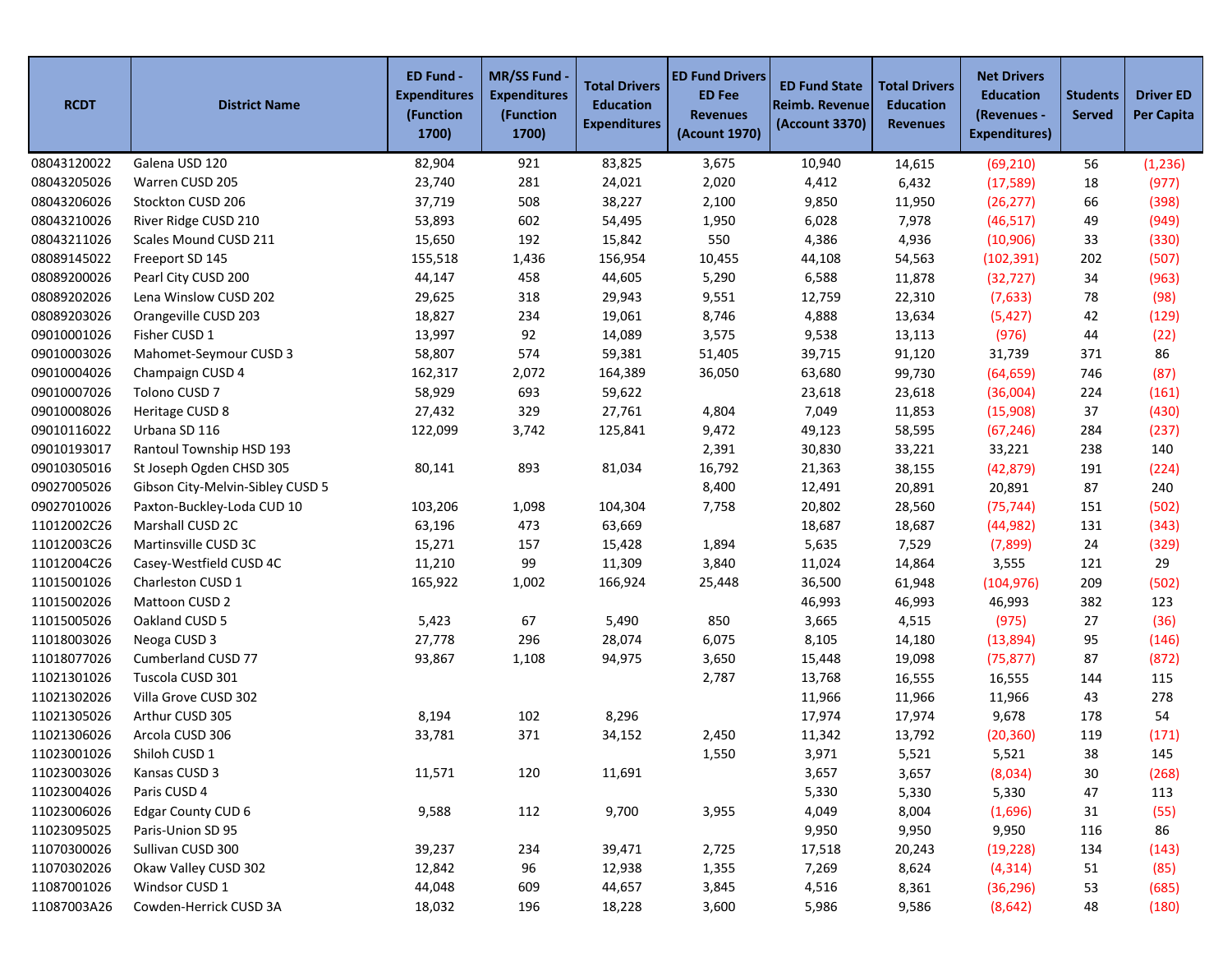| <b>RCDT</b> | <b>District Name</b>                    | ED Fund -<br><b>Expenditures</b><br>(Function<br>1700) | <b>MR/SS Fund</b><br><b>Expenditures</b><br>(Function<br>1700) | <b>Total Drivers</b><br><b>Education</b><br><b>Expenditures</b> | <b>ED Fund Drivers</b><br><b>ED Fee</b><br><b>Revenues</b><br>(Acount 1970) | <b>ED Fund State</b><br><b>Reimb. Revenue</b><br>(Account 3370) | <b>Total Drivers</b><br><b>Education</b><br><b>Revenues</b> | <b>Net Drivers</b><br><b>Education</b><br>(Revenues -<br><b>Expenditures)</b> | <b>Students</b><br><b>Served</b> | <b>Driver ED</b><br><b>Per Capita</b> |
|-------------|-----------------------------------------|--------------------------------------------------------|----------------------------------------------------------------|-----------------------------------------------------------------|-----------------------------------------------------------------------------|-----------------------------------------------------------------|-------------------------------------------------------------|-------------------------------------------------------------------------------|----------------------------------|---------------------------------------|
| 11087004026 | Shelbyville CUSD 4                      | 35,939                                                 | 454                                                            | 36,393                                                          | 4,600                                                                       | 17,616                                                          | 22,216                                                      | (14, 177)                                                                     | 132                              | (107)                                 |
| 11087005A26 | Stewardson-Strasburg CUD 5A             | 27,597                                                 | 203                                                            | 27,800                                                          | 7,500                                                                       | 5,125                                                           | 12,625                                                      | (15, 175)                                                                     | 42                               | (361)                                 |
| 11087021026 | Central A & M CUD 21                    | 40,115                                                 | 190                                                            | 40,305                                                          | 6,940                                                                       | 9,401                                                           | 16,341                                                      | (23, 964)                                                                     | 69                               | (347)                                 |
| 12013010026 | Clay City CUSD 10                       | 4,393                                                  | 62                                                             | 4,455                                                           | 1,100                                                                       | 1,523                                                           | 2,623                                                       | (1,832)                                                                       | 24                               | (76)                                  |
| 12013025026 | North Clay CUSD 25                      | 40,449                                                 | 261                                                            | 40,710                                                          | 3,970                                                                       | 11,041                                                          | 15,011                                                      | (25, 699)                                                                     | 60                               | (428)                                 |
| 12013035026 | Flora CUSD 35                           |                                                        |                                                                |                                                                 |                                                                             | 17,900                                                          | 17,900                                                      | 17,900                                                                        | 164                              | 109                                   |
| 12017001026 | Hutsonville CUSD 1                      | 14,637                                                 |                                                                | 14,637                                                          |                                                                             | 5,507                                                           | 5,507                                                       | (9, 130)                                                                      | 48                               | (190)                                 |
| 12017002026 | Robinson CUSD 2                         | 30,527                                                 | 396                                                            | 30,923                                                          |                                                                             | 19,953                                                          | 19,953                                                      | (10, 970)                                                                     | 172                              | (64)                                  |
| 12017003026 | Palestine CUSD 3                        | 14,999                                                 | 190                                                            | 15,189                                                          | 1,687                                                                       | 3,894                                                           | 5,581                                                       | (9,608)                                                                       | 27                               | (356)                                 |
| 12017004026 | Oblong CUSD 4                           | 56,731                                                 | 618                                                            | 57,349                                                          | 1,125                                                                       | 9,158                                                           | 10,283                                                      | (47,066)                                                                      | 50                               | (941)                                 |
| 12040001026 | Jasper County CUD 1                     | 58,241                                                 | 581                                                            | 58,822                                                          | 7,020                                                                       | 19,594                                                          | 26,614                                                      | (32, 208)                                                                     | 188                              | (171)                                 |
| 12051010026 | Red Hill CUSD 10                        | 66,842                                                 | 809                                                            | 67,651                                                          | 2,500                                                                       | 14,915                                                          | 17,415                                                      | (50, 236)                                                                     | 74                               | (679)                                 |
| 12051020026 | Lawrence County CUD 20                  | 41,269                                                 | 551                                                            | 41,820                                                          | 4,200                                                                       | 13,105                                                          | 17,305                                                      | (24, 515)                                                                     | 64                               | (383)                                 |
| 12080001026 | <b>Richland County CUSD 1</b>           | 80,888                                                 | 974                                                            | 81,862                                                          | 21,670                                                                      | 34,243                                                          | 55,913                                                      | (25, 949)                                                                     | 287                              | (90)                                  |
| 13014001026 | Carlyle CUSD 1                          | 42,130                                                 | 473                                                            | 42,603                                                          | 16,572                                                                      | 12,707                                                          | 29,279                                                      | (13, 324)                                                                     | 122                              | (109)                                 |
| 13014003026 | Wesclin CUSD 3                          | 52,387                                                 | 1,014                                                          | 53,401                                                          | 8,402                                                                       | 17,268                                                          | 25,670                                                      | (27, 731)                                                                     | 139                              | (200)                                 |
| 13014071016 | Central CHSD 71                         | 25,429                                                 |                                                                | 25,429                                                          |                                                                             | 46,764                                                          | 46,764                                                      | 21,335                                                                        | 349                              | 61                                    |
| 13041001026 | Waltonville CUSD 1                      |                                                        |                                                                |                                                                 |                                                                             | 4,835                                                           | 4,835                                                       | 4,835                                                                         | 35                               | 138                                   |
| 13041201017 | Mt Vernon Twp HSD 201                   | 325,083                                                | 3,722                                                          | 328,805                                                         | 945                                                                         | 62,569                                                          | 63,514                                                      | (265, 291)                                                                    | 315                              | (842)                                 |
| 13041209027 | Woodlawn Unit School District 209       | 12,443                                                 | 145                                                            | 12,588                                                          | 50                                                                          | 8,014                                                           | 8,064                                                       | (4,524)                                                                       | 54                               | (84)                                  |
| 13041318027 | <b>Bluford Unit School District 318</b> | 3,425                                                  |                                                                | 3,425                                                           |                                                                             | 6,309                                                           | 6,309                                                       | 2,884                                                                         | 37                               | 78                                    |
| 13058100026 | Patoka CUSD 100                         | 15,846                                                 | 165                                                            | 16,011                                                          |                                                                             | 3,172                                                           | 3,172                                                       | (12, 839)                                                                     | 22                               | (584)                                 |
| 13058200017 | Centralia HSD 200                       | 208,844                                                | 2,269                                                          | 211,113                                                         |                                                                             | 40,657                                                          | 40,657                                                      | (170, 456)                                                                    | 196                              | (870)                                 |
| 13058401026 | South Central CUD 401                   | 25,559                                                 | 265                                                            | 25,824                                                          | 6,650                                                                       | 9,879                                                           | 16,529                                                      | (9, 295)                                                                      | 95                               | (98)                                  |
| 13058501026 | Sandoval CUSD 501                       | 20,679                                                 | 18                                                             | 20,697                                                          |                                                                             | 4,239                                                           | 4,239                                                       | (16, 458)                                                                     | 26                               | (633)                                 |
| 13058600016 | Salem CHSD 600                          | 14,501                                                 | 158                                                            | 14,659                                                          | 7,400                                                                       | 34,051                                                          | 41,451                                                      | 26,792                                                                        | 175                              | 153                                   |
| 13058722026 | Odin PSD 722                            | 1,556                                                  | 20                                                             | 1,576                                                           |                                                                             | 2,932                                                           | 2,932                                                       | 1,356                                                                         | 15                               | 90                                    |
| 13095010026 | West Washington Co CUD 10               | 43,000                                                 | 501                                                            | 43,501                                                          | 4,435                                                                       | 8,222                                                           | 12,657                                                      | (30, 844)                                                                     | 67                               | (460)                                 |
| 13095099016 | Nashville CHSD 99                       | 68,158                                                 | 890                                                            | 69,048                                                          | 10,862                                                                      | 18,971                                                          | 29,833                                                      | (39, 215)                                                                     | 173                              | (227)                                 |
| 15016299025 | City of Chicago SD 299                  | 3,264,019                                              |                                                                | 3,264,019                                                       | 734,063                                                                     | 2,704,910                                                       | 3,438,973                                                   | 174,954                                                                       | 28,610                           | 6                                     |
| 16019425026 | Indian Creek CUSD 425                   | 16,645                                                 | 264                                                            | 16,909                                                          | 2,965                                                                       | 5,999                                                           | 8,964                                                       | (7, 945)                                                                      | 40                               | (199)                                 |
| 16019426026 | Hiawatha CUSD 426                       | 7,139                                                  | 75                                                             | 7,214                                                           | 2,000                                                                       | 3,063                                                           | 5,063                                                       | (2, 151)                                                                      | 14                               | (154)                                 |
| 16019427026 | Sycamore CUSD 427                       | 281,778                                                | 3,645                                                          | 285,423                                                         | 38,804                                                                      | 54,652                                                          | 93,456                                                      | (191, 967)                                                                    | 290                              | (662)                                 |
| 16019428026 | DeKalb CUSD 428                         | 258,894                                                | 2,549                                                          | 261,443                                                         | 31,256                                                                      | 64,689                                                          | 95,945                                                      | (165, 498)                                                                    | 354                              | (468)                                 |
| 16019429026 | Hinckley Big Rock CUSD 429              |                                                        |                                                                |                                                                 | 6,590                                                                       | 8,363                                                           | 14,953                                                      | 14,953                                                                        | 45                               | 332                                   |
| 16019430026 | Sandwich CUSD 430                       | 474                                                    |                                                                | 474                                                             | 15,294                                                                      | 20,384                                                          | 35,678                                                      | 35,204                                                                        | 82                               | 429                                   |
| 16019432026 | Somonauk CUSD 432                       | 59,593                                                 | 519                                                            | 60,112                                                          | 14,676                                                                      | 11,745                                                          | 26,421                                                      | (33, 691)                                                                     | 85                               | (396)                                 |
| 17020015026 | Clinton CUSD 15                         | 99,946                                                 | 1,148                                                          | 101,094                                                         | 12,715                                                                      | 26,290                                                          | 39,005                                                      | (62,089)                                                                      | 227                              | (274)                                 |
| 17020018026 | Blue Ridge CUSD 18                      | 79,232                                                 | 605                                                            | 79,837                                                          | 5,032                                                                       | 10,809                                                          | 15,841                                                      | (63,996)                                                                      | 91                               | (703)                                 |
| 17053005026 | Woodland CUSD 5                         |                                                        |                                                                |                                                                 |                                                                             | 6,153                                                           | 6,153                                                       | 6,153                                                                         | 46                               | 134                                   |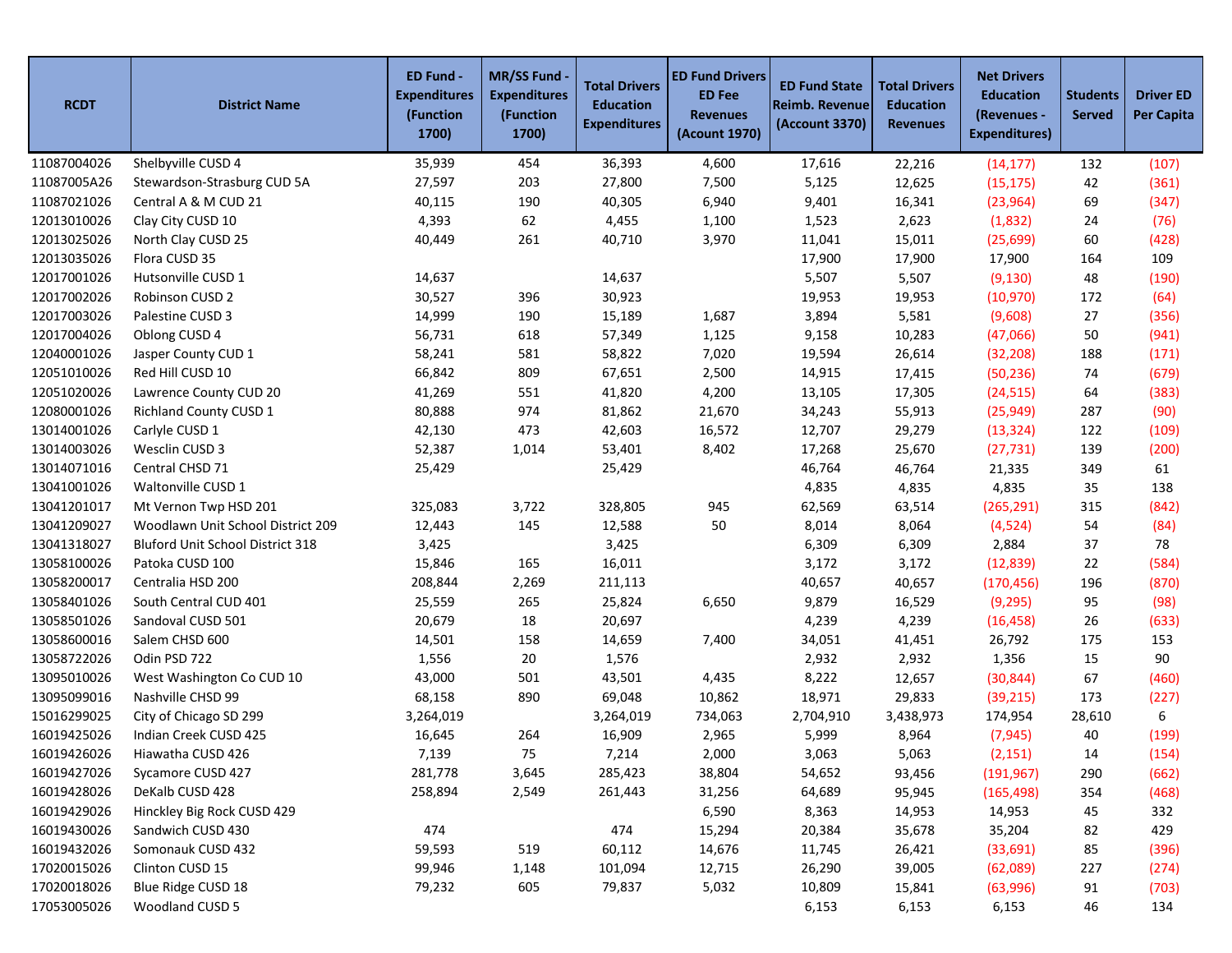| <b>RCDT</b> | <b>District Name</b>           | ED Fund -<br><b>Expenditures</b><br>(Function<br>1700) | <b>MR/SS Fund</b><br><b>Expenditures</b><br>(Function<br>1700) | <b>Total Drivers</b><br><b>Education</b><br><b>Expenditures</b> | <b>ED Fund Drivers</b><br><b>ED Fee</b><br><b>Revenues</b><br>(Acount 1970) | <b>ED Fund State</b><br><b>Reimb. Revenue</b><br>(Account 3370) | <b>Total Drivers</b><br><b>Education</b><br><b>Revenues</b> | <b>Net Drivers</b><br><b>Education</b><br>(Revenues -<br><b>Expenditures)</b> | <b>Students</b><br><b>Served</b> | <b>Driver ED</b><br><b>Per Capita</b> |
|-------------|--------------------------------|--------------------------------------------------------|----------------------------------------------------------------|-----------------------------------------------------------------|-----------------------------------------------------------------------------|-----------------------------------------------------------------|-------------------------------------------------------------|-------------------------------------------------------------------------------|----------------------------------|---------------------------------------|
| 17053006J26 | Tri Point CUSD 6-J             | 5,275                                                  |                                                                | 5,275                                                           | 2,300                                                                       | 4,826                                                           | 7,126                                                       | 1,851                                                                         | 28                               | 66                                    |
| 17053008026 | Prairie Central CUSD 8         |                                                        |                                                                |                                                                 | 24,931                                                                      | 24,446                                                          | 49,377                                                      | 49,377                                                                        | 149                              | 331                                   |
| 17053074027 | Flanagan-Cornell Dist 74       |                                                        |                                                                |                                                                 | 3,900                                                                       | 3,602                                                           | 7,502                                                       | 7,502                                                                         | 42                               | 179                                   |
| 17053090017 | Pontiac Twp HSD 90             | 129,269                                                | 1,688                                                          | 130,957                                                         | 25,369                                                                      | 23,468                                                          | 48,837                                                      | (82, 120)                                                                     | 293                              | (280)                                 |
| 17053230017 | Dwight Twp HSD 230             |                                                        |                                                                |                                                                 | 400                                                                         | 12,180                                                          | 12,580                                                      | 12,580                                                                        | 73                               | 172                                   |
| 17054021026 | Hartsburg Emden CUSD 21        | 9,121                                                  | 79                                                             | 9,200                                                           | 338                                                                         | 4,534                                                           | 4,872                                                       | (4,328)                                                                       | 16                               | (271)                                 |
| 17054023026 | Mt Pulaski CUSD 23             | 44,926                                                 | 536                                                            | 45,462                                                          | 2,520                                                                       | 7,976                                                           | 10,496                                                      | (34, 966)                                                                     | 40                               | (874)                                 |
| 17054404016 | Lincoln CHSD 404               | 177,183                                                | 2,208                                                          | 179,391                                                         | 18,014                                                                      | 37,004                                                          | 55,018                                                      | (124, 373)                                                                    | 258                              | (482)                                 |
| 17064002026 | LeRoy CUSD 2                   | 68,424                                                 | 845                                                            | 69,269                                                          | 4,270                                                                       | 10,338                                                          | 14,608                                                      | (54, 661)                                                                     | 105                              | (521)                                 |
| 17064003026 | Tri Valley CUSD 3              | 38,461                                                 | 540                                                            | 39,001                                                          |                                                                             | 12,246                                                          | 12,246                                                      | (26, 755)                                                                     | 94                               | (285)                                 |
| 17064004026 | Heyworth CUSD 4                | 57,308                                                 | 708                                                            | 58,016                                                          | 13,250                                                                      | 10,865                                                          | 24,115                                                      | (33,901)                                                                      | 69                               | (491)                                 |
| 17064005026 | <b>McLean County USD 5</b>     | 12,624                                                 | 147                                                            | 12,771                                                          | 71,040                                                                      | 57,926                                                          | 128,966                                                     | 116,195                                                                       | 721                              | 161                                   |
| 17064007026 | Lexington CUSD 7               | 20,726                                                 | 266                                                            | 20,992                                                          | 7,050                                                                       | 5,835                                                           | 12,885                                                      | (8, 107)                                                                      | 31                               | (262)                                 |
| 17064016026 | Olympia CUSD 16                | 20,263                                                 | 208                                                            | 20,471                                                          | 9,167                                                                       | 16,206                                                          | 25,373                                                      | 4,902                                                                         | 90                               | 54                                    |
| 17064019026 | Ridgeview CUSD 19              | 44,415                                                 | 548                                                            | 44,963                                                          | 6,323                                                                       | 7,279                                                           | 13,602                                                      | (31, 361)                                                                     | 53                               | (592)                                 |
| 17064087025 | Bloomington SD 87              | 37,129                                                 | 486                                                            | 37,615                                                          | 1,625                                                                       | 6,926                                                           | 8,551                                                       | (29,064)                                                                      | 55                               | (528)                                 |
| 19022086017 | Hinsdale Twp HSD 86            | 21,484                                                 | 759                                                            | 22,243                                                          | 347,910                                                                     | 90,777                                                          | 438,687                                                     | 416,444                                                                       | 347                              | 1,200                                 |
| 19022087017 | Glenbard Twp HSD 87            |                                                        |                                                                |                                                                 | 365,348                                                                     | 262,895                                                         | 628,243                                                     | 628,243                                                                       | 1,506                            | 417                                   |
| 19022088016 | DuPage HSD 88                  | 192,593                                                | 10,449                                                         | 203,042                                                         | 91,008                                                                      | 106,224                                                         | 197,232                                                     | (5,810)                                                                       | 1,200                            | (5)                                   |
| 19022094016 | CHSD 94                        |                                                        |                                                                |                                                                 |                                                                             | 61,260                                                          | 61,260                                                      | 61,260                                                                        | 593                              | 103                                   |
| 19022099016 | CHSD 99                        | 967,444                                                | 11,847                                                         | 979,291                                                         | 51,402                                                                      | 133,284                                                         | 184,686                                                     | (794, 605)                                                                    | 611                              | (1, 300)                              |
| 19022100016 | Fenton CHSD 100                | 158,517                                                | 2,097                                                          | 160,614                                                         | 44,209                                                                      | 49,561                                                          | 93,770                                                      | (66, 844)                                                                     | 463                              | (144)                                 |
| 19022108016 | Lake Park CHSD 108             | 341,716                                                | 3,983                                                          | 345,699                                                         | 94,742                                                                      | 67,254                                                          | 161,996                                                     | (183, 703)                                                                    | 493                              | (373)                                 |
| 19022200026 | <b>CUSD 200</b>                | 667,195                                                | 4,985                                                          | 672,180                                                         | 90,401                                                                      | 108,562                                                         | 198,963                                                     | (473, 217)                                                                    | 554                              | (854)                                 |
| 19022201026 | <b>CUSD 201</b>                | 100,244                                                | 1,510                                                          | 101,754                                                         | 15,413                                                                      | 16,385                                                          | 31,798                                                      | (69, 956)                                                                     | 81                               | (864)                                 |
| 19022202026 | Lisle CUSD 202                 | 123,205                                                | 1,414                                                          | 124,619                                                         | 19,706                                                                      | 26,336                                                          | 46,042                                                      | (78, 577)                                                                     | 118                              | (666)                                 |
| 19022203026 | Naperville CUSD 203            |                                                        |                                                                |                                                                 |                                                                             | 101,777                                                         | 101,777                                                     | 101,777                                                                       | 677                              | 150                                   |
| 19022204026 | Indian Prairie CUSD 204        | 1,375,867                                              | 16,820                                                         | 1,392,687                                                       | 38,469                                                                      | 114,198                                                         | 152,667                                                     | (1, 240, 020)                                                                 | 726                              | (1,708)                               |
| 19022205026 | Elmhurst SD 205                | 160,397                                                | 2,231                                                          | 162,628                                                         | 103,164                                                                     | 85,603                                                          | 188,767                                                     | 26,139                                                                        | 428                              | 61                                    |
| 20024001026 | Edwards County CUSD 1          | 61,003                                                 | 659                                                            | 61,662                                                          | 5,500                                                                       | 12,985                                                          | 18,485                                                      | (43, 177)                                                                     | 137                              | (315)                                 |
| 20030007026 | Gallatin CUSD 7                | 25,677                                                 | 327                                                            | 26,004                                                          | 1,000                                                                       | 12,089                                                          | 13,089                                                      | (12, 915)                                                                     | 54                               | (239)                                 |
| 20033010026 | Hamilton Co CUSD 10            |                                                        |                                                                |                                                                 | 10,280                                                                      | 19,161                                                          | 29,441                                                      | 29,441                                                                        | 154                              | 191                                   |
| 20035001026 | Hardin County CUSD 1           | 29,501                                                 | 304                                                            | 29,805                                                          | 260                                                                         | 8,381                                                           | 8,641                                                       | (21, 164)                                                                     | 71                               | (298)                                 |
| 20076001026 | Pope Co CUD 1                  | 48,142                                                 | 622                                                            | 48,764                                                          | 1,050                                                                       | 7,810                                                           | 8,860                                                       | (39, 904)                                                                     | 38                               | (1,050)                               |
| 20083001026 | Galatia CUSD 1                 | 20,957                                                 | 235                                                            | 21,192                                                          | 1,156                                                                       | 6,020                                                           | 7,176                                                       | (14, 016)                                                                     | 53                               | (264)                                 |
| 20083002026 | Carrier Mills-Stonefort CUSD 2 | 75,156                                                 | 819                                                            | 75,975                                                          |                                                                             | 6,181                                                           | 6,181                                                       | (69, 794)                                                                     | 32                               | (2, 181)                              |
| 20083003026 | Harrisburg CUSD 3              |                                                        |                                                                |                                                                 | 5,856                                                                       | 25,343                                                          | 31,199                                                      | 31,199                                                                        | 177                              | 176                                   |
| 20083004026 | Eldorado CUSD 4                | 62,185                                                 | 560                                                            | 62,745                                                          | 2,550                                                                       | 14,665                                                          | 17,215                                                      | (45, 530)                                                                     | 130                              | (350)                                 |
| 20093348026 | Wabash CUSD 348                |                                                        |                                                                |                                                                 | 4,500                                                                       | 21,569                                                          | 26,069                                                      | 26,069                                                                        | 214                              | 122                                   |
| 20096100026 | Wayne City CUSD 100            | 17,597                                                 | 191                                                            | 17,788                                                          |                                                                             | 7,302                                                           | 7,302                                                       | (10, 486)                                                                     | 70                               | (150)                                 |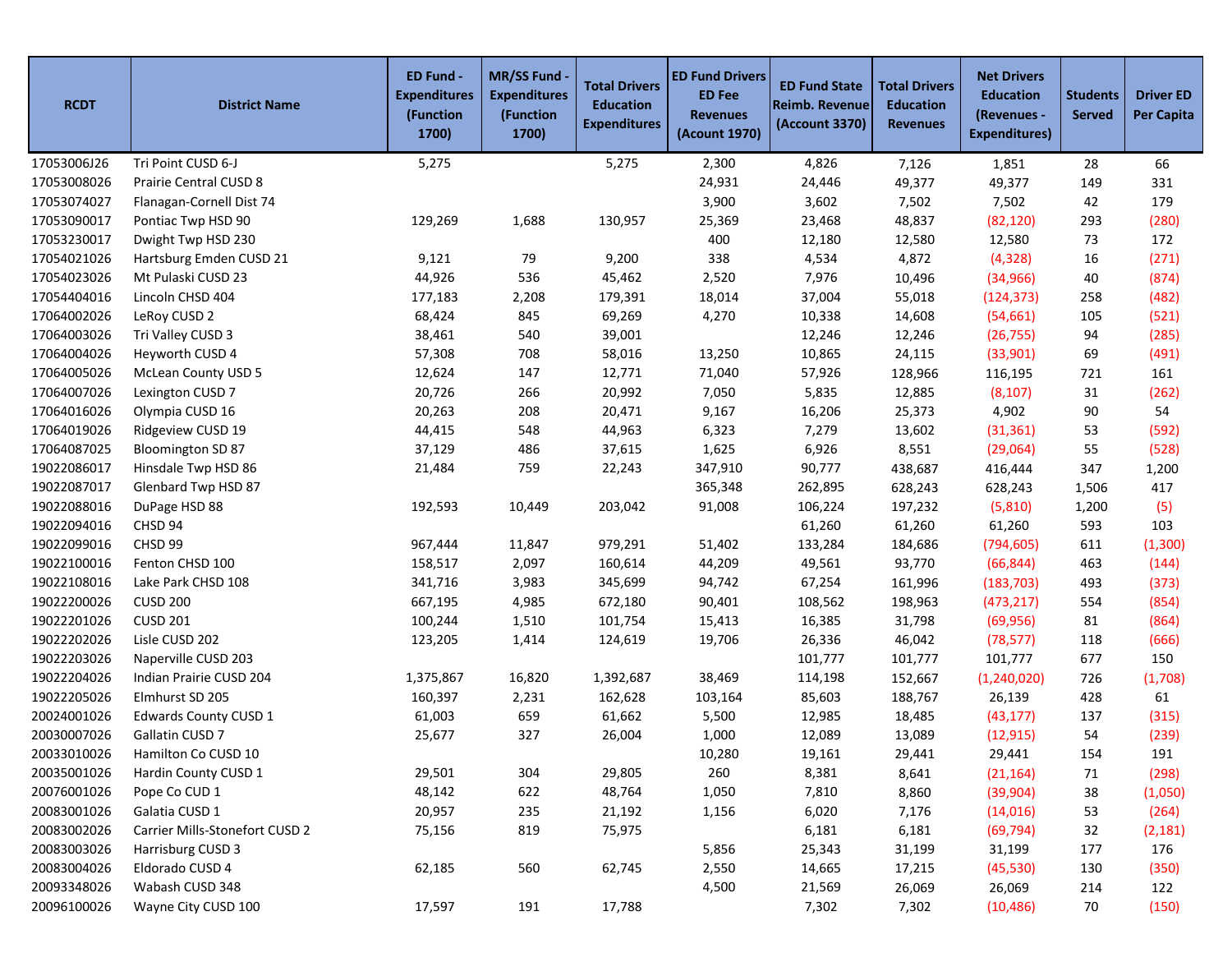| <b>RCDT</b> | <b>District Name</b>             | ED Fund -<br><b>Expenditures</b><br>(Function<br>1700) | <b>MR/SS Fund</b><br><b>Expenditures</b><br>(Function<br>1700) | <b>Total Drivers</b><br><b>Education</b><br><b>Expenditures</b> | <b>ED Fund Drivers</b><br><b>ED Fee</b><br><b>Revenues</b><br>(Acount 1970) | <b>ED Fund State</b><br><b>Reimb. Revenue</b><br>(Account 3370) | <b>Total Drivers</b><br><b>Education</b><br><b>Revenues</b> | <b>Net Drivers</b><br><b>Education</b><br>(Revenues -<br><b>Expenditures)</b> | <b>Students</b><br><b>Served</b> | <b>Driver ED</b><br><b>Per Capita</b> |
|-------------|----------------------------------|--------------------------------------------------------|----------------------------------------------------------------|-----------------------------------------------------------------|-----------------------------------------------------------------------------|-----------------------------------------------------------------|-------------------------------------------------------------|-------------------------------------------------------------------------------|----------------------------------|---------------------------------------|
| 20096200026 | North Wayne CUSD 200             | 17,822                                                 | 233                                                            | 18,055                                                          | 1,200                                                                       | 6,837                                                           | 8,037                                                       | (10, 018)                                                                     | 36                               | (278)                                 |
| 20096225016 | Fairfield Comm H S Dist 225      |                                                        |                                                                |                                                                 |                                                                             | 24,238                                                          | 24,238                                                      | 24,238                                                                        | 162                              | 150                                   |
| 20097001026 | Grayville CUSD 1                 | 5,188                                                  | 68                                                             | 5,256                                                           | 600                                                                         | 2,520                                                           | 3,120                                                       | (2, 136)                                                                      | 13                               | (164)                                 |
| 20097003026 | Norris City-Omaha-Enfield CUSD 3 |                                                        |                                                                |                                                                 | 325                                                                         | 10,538                                                          | 10,863                                                      | 10,863                                                                        | 65                               | 167                                   |
| 20097005026 | Carmi-White County CUSD 5        | 90,416                                                 | 1,052                                                          | 91,468                                                          | 4,414                                                                       | 18,217                                                          | 22,631                                                      | (68, 837)                                                                     | 119                              | (578)                                 |
| 21028099026 | Christopher USD 99               | 23,400                                                 |                                                                | 23,400                                                          |                                                                             | 11,892                                                          | 11,892                                                      | (11,508)                                                                      | 76                               | (151)                                 |
| 21028103013 | Benton Cons HSD 103              | 113,532                                                | 1,093                                                          | 114,625                                                         | 7,200                                                                       | 23,583                                                          | 30,783                                                      | (83, 842)                                                                     | 248                              | (338)                                 |
| 21028168026 | Frankfort CUSD 168               | 181,527                                                | 1,922                                                          | 183,449                                                         | 2,900                                                                       | 20,513                                                          | 23,413                                                      | (160, 036)                                                                    | 152                              | (1,053)                               |
| 21028174026 | Thompsonville CUSD 174           | 18,152                                                 | 182                                                            | 18,334                                                          | 1,400                                                                       | 4,438                                                           | 5,838                                                       | (12, 496)                                                                     | 27                               | (463)                                 |
| 21028188026 | Zeigler-Royalton CUSD 188        |                                                        |                                                                |                                                                 |                                                                             | 9,570                                                           | 9,570                                                       | 9,570                                                                         | 50                               | 191                                   |
| 21028196026 | Sesser-Valier CUSD 196           | 61,888                                                 | 621                                                            | 62,509                                                          | 730                                                                         | 9,311                                                           | 10,041                                                      | (52, 468)                                                                     | 77                               | (681)                                 |
| 21044001026 | Goreville CUD 1                  | 62,084                                                 | 816                                                            | 62,900                                                          |                                                                             | 8,122                                                           | 8,122                                                       | (54, 778)                                                                     | 56                               | (978)                                 |
| 21044133017 | Vienna HSD 133                   | 50,711                                                 | 582                                                            | 51,293                                                          | 7,629                                                                       | 17,269                                                          | 24,898                                                      | (26, 395)                                                                     | 175                              | (151)                                 |
| 21061001026 | Massac UD 1                      |                                                        |                                                                |                                                                 |                                                                             | 25,635                                                          | 25,635                                                      | 25,635                                                                        | 240                              | 107                                   |
| 21061038026 | Joppa-Maple Grove UD 38          | 29,478                                                 | 209                                                            | 29,687                                                          | 200                                                                         | 3,748                                                           | 3,948                                                       | (25, 739)                                                                     | 28                               | (919)                                 |
| 21100001026 | Johnston City CUSD 1             | 85,462                                                 | 880                                                            | 86,342                                                          | 13,035                                                                      | 15,533                                                          | 28,568                                                      | (57, 774)                                                                     | 104                              | (556)                                 |
| 21100002026 | Marion CUSD 2                    |                                                        |                                                                |                                                                 | 10,480                                                                      | 56,312                                                          | 66,792                                                      | 66,792                                                                        | 290                              | 230                                   |
| 21100003026 | Crab Orchard CUSD 3              | 344                                                    | 4                                                              | 348                                                             |                                                                             | 6,395                                                           | 6,395                                                       | 6,047                                                                         | 41                               | 147                                   |
| 21100004026 | Herrin CUSD 4                    |                                                        |                                                                |                                                                 | 29,621                                                                      | 41,966                                                          | 71,587                                                      | 71,587                                                                        | 212                              | 338                                   |
| 21100005026 | Carterville CUSD 5               | 95,832                                                 | 978                                                            | 96,810                                                          | 12,801                                                                      | 24,443                                                          | 37,244                                                      | (59, 566)                                                                     | 313                              | (190)                                 |
| 24032001026 | Coal City CUSD 1                 |                                                        |                                                                |                                                                 | 20,045                                                                      | 32,542                                                          | 52,587                                                      | 52,587                                                                        | 166                              | 317                                   |
| 24032073017 | Gardner S Wilmington Twp HSD 73  | 79,524                                                 | 874                                                            | 80,398                                                          | 3,915                                                                       | 9,716                                                           | 13,631                                                      | (66, 767)                                                                     | 75                               | (890)                                 |
| 24032101016 | Morris CHSD 101                  | 2,495                                                  |                                                                | 2,495                                                           | 19,273                                                                      | 45,284                                                          | 64,557                                                      | 62,062                                                                        | 293                              | 212                                   |
| 24032111016 | Minooka CHSD 111                 | 832,182                                                | 8,769                                                          | 840,951                                                         | 69,300                                                                      | 97,387                                                          | 166,687                                                     | (674, 264)                                                                    | 527                              | (1, 279)                              |
| 24047018016 | Newark CHSD 18                   | 36,843                                                 | 357                                                            | 37,200                                                          | 5,400                                                                       | 5,446                                                           | 10,846                                                      | (26, 354)                                                                     | 44                               | (599)                                 |
| 24047088026 | Plano CUSD 88                    | 110,589                                                | 1,408                                                          | 111,997                                                         | 13,476                                                                      | 23,291                                                          | 36,767                                                      | (75, 230)                                                                     | 153                              | (492)                                 |
| 24047115026 | Yorkville CUSD 115               | 15,664                                                 |                                                                | 15,664                                                          |                                                                             | 48,537                                                          | 48,537                                                      | 32,873                                                                        | 263                              | 125                                   |
| 24047308026 | <b>CUSD 308</b>                  | 597,174                                                | 6,971                                                          | 604,145                                                         | 234,288                                                                     | 147,985                                                         | 382,273                                                     | (221, 872)                                                                    | 1,013                            | (219)                                 |
| 26029001026 | Astoria CUSD 1                   | 227                                                    |                                                                | 227                                                             | 800                                                                         | 4,475                                                           | 5,275                                                       | 5,048                                                                         | 35                               | 144                                   |
| 26029002026 | VITCUSD <sub>2</sub>             |                                                        |                                                                |                                                                 |                                                                             | 5,123                                                           | 5,123                                                       | 5,123                                                                         | 30                               | 171                                   |
| 26029003026 | CUSD 3 Fulton County             | 17,916                                                 |                                                                | 17,916                                                          |                                                                             | 5,946                                                           | 5,946                                                       | (11,970)                                                                      | 67                               | (179)                                 |
| 26029004026 | Spoon River Valley CUSD 4        | 12,589                                                 | 136                                                            | 12,725                                                          | 1,100                                                                       | 4,911                                                           | 6,011                                                       | (6, 714)                                                                      | 29                               | (232)                                 |
| 26029066025 | Canton Union SD 66               | 72,730                                                 | 727                                                            | 73,457                                                          | 9,190                                                                       | 30,327                                                          | 39,517                                                      | (33,940)                                                                      | 301                              | (113)                                 |
| 26029097026 | Lewistown CUSD 97                | 14,932                                                 | 28                                                             | 14,960                                                          | 4,575                                                                       | 8,641                                                           | 13,216                                                      | (1,744)                                                                       | 64                               | (27)                                  |
| 26034307016 | Illini West H S Dist 307         | 65,197                                                 | 665                                                            | 65,862                                                          | 4,175                                                                       | 14,427                                                          | 18,602                                                      | (47, 260)                                                                     | 107                              | (442)                                 |
| 26034316026 | Warsaw CUSD 316                  | 71,777                                                 | 790                                                            | 72,567                                                          | 7,101                                                                       | 9,352                                                           | 16,453                                                      | (56, 114)                                                                     | 88                               | (638)                                 |
| 26034328024 | Hamilton CCSD 328                | 34,715                                                 | 379                                                            | 35,094                                                          | 2,000                                                                       | 6,994                                                           | 8,994                                                       | (26, 100)                                                                     | 62                               | (421)                                 |
| 26034337026 | Southeastern CUSD 337            | 15,648                                                 | 202                                                            | 15,850                                                          | 1,025                                                                       | 7,838                                                           | 8,863                                                       | (6,987)                                                                       | 61                               | (115)                                 |
| 26062103026 | West Prairie CUSD 103            | 2,796                                                  | 40                                                             | 2,836                                                           | 1,600                                                                       | 5,977                                                           | 7,577                                                       | 4,741                                                                         | 67                               | 71                                    |
| 26062170026 | Bushnell Prairie City CUSD 170   | 37,916                                                 | 199                                                            | 38,115                                                          | 10,230                                                                      | 9,480                                                           | 19,710                                                      | (18, 405)                                                                     | 81                               | (227)                                 |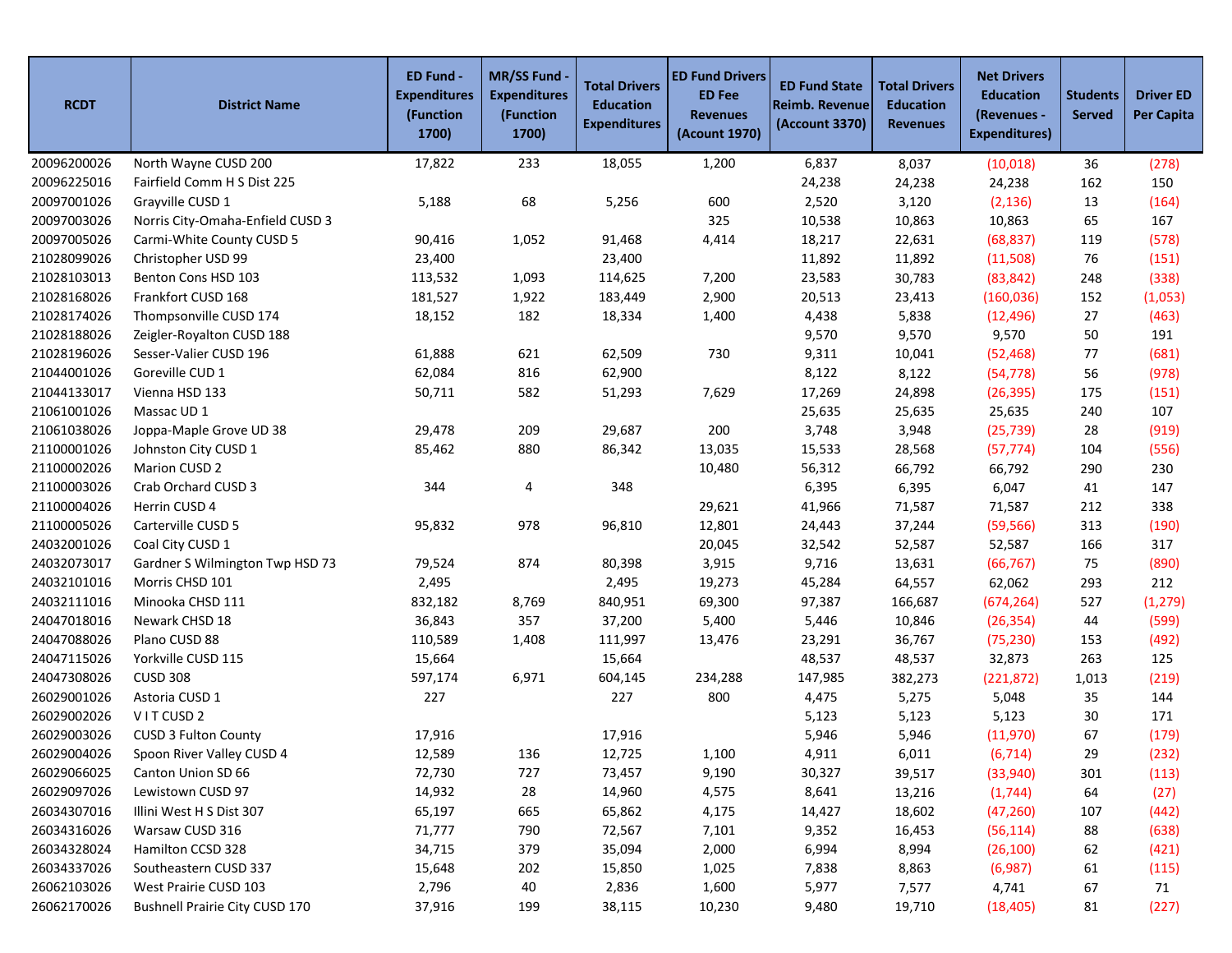| <b>RCDT</b> | <b>District Name</b>     | ED Fund -<br><b>Expenditures</b><br>(Function<br>1700) | <b>MR/SS Fund</b><br><b>Expenditures</b><br>(Function<br>1700) | <b>Total Drivers</b><br><b>Education</b><br><b>Expenditures</b> | <b>ED Fund Drivers</b><br><b>ED Fee</b><br><b>Revenues</b><br>(Acount 1970) | <b>ED Fund State</b><br>Reimb. Revenue<br>(Account 3370) | <b>Total Drivers</b><br><b>Education</b><br><b>Revenues</b> | <b>Net Drivers</b><br><b>Education</b><br>(Revenues -<br><b>Expenditures)</b> | <b>Students</b><br><b>Served</b> | <b>Driver ED</b><br><b>Per Capita</b> |
|-------------|--------------------------|--------------------------------------------------------|----------------------------------------------------------------|-----------------------------------------------------------------|-----------------------------------------------------------------------------|----------------------------------------------------------|-------------------------------------------------------------|-------------------------------------------------------------------------------|----------------------------------|---------------------------------------|
| 26062185026 | Macomb CUSD 185          | 115,816                                                | 1,341                                                          | 117,157                                                         | 14,293                                                                      | 19,592                                                   | 33,885                                                      | (83, 272)                                                                     | 305                              | (273)                                 |
| 26085005026 | Schuyler-Industry CUSD 5 | 23,185                                                 | 334                                                            | 23,519                                                          | 4,350                                                                       | 18,090                                                   | 22,440                                                      | (1,079)                                                                       | 153                              | (7)                                   |
| 28006103022 | DePue USD 103            | 11,874                                                 | 153                                                            | 12,027                                                          |                                                                             | 5,689                                                    | 5,689                                                       | (6, 338)                                                                      | 35                               | (181)                                 |
| 28006303026 | La Moille CUSD 303       | 9,454                                                  | 105                                                            | 9,559                                                           | 500                                                                         | 4,076                                                    | 4,576                                                       | (4,983)                                                                       | 13                               | (383)                                 |
| 28006340026 | Bureau Valley CUSD 340   | 99,186                                                 | 1,155                                                          | 100,341                                                         | 10,855                                                                      | 14,654                                                   | 25,509                                                      | (74, 832)                                                                     | 106                              | (706)                                 |
| 28006500015 | Princeton HSD 500        | 212,230                                                | 2,368                                                          | 214,598                                                         | 4,070                                                                       | 23,007                                                   | 27,077                                                      | (187, 521)                                                                    | 140                              | (1, 339)                              |
| 28006502017 | Hall HSD 502             | 99,222                                                 | 922                                                            | 100,144                                                         | 30,035                                                                      | 24,464                                                   | 54,499                                                      | (45, 645)                                                                     | 131                              | (348)                                 |
| 28006505016 | Ohio CHSD 505            | 5,562                                                  | 71                                                             | 5,633                                                           | 5,023                                                                       | 1,896                                                    | 6,919                                                       | 1,286                                                                         | 16                               | 80                                    |
| 28037223026 | Orion CUSD 223           | 39,885                                                 | 147                                                            | 40,032                                                          | 4,165                                                                       | 14,885                                                   | 19,050                                                      | (20, 982)                                                                     | 161                              | (130)                                 |
| 28037224026 | Galva CUSD 224           | 29,892                                                 | 327                                                            | 30,219                                                          | 1,575                                                                       | 8,262                                                    | 9,837                                                       | (20, 382)                                                                     | 31                               | (657)                                 |
| 28037225026 | AlWood CUSD 225          | 24,303                                                 | 239                                                            | 24,542                                                          | 2,175                                                                       | 6,767                                                    | 8,942                                                       | (15,600)                                                                      | 36                               | (433)                                 |
| 28037226026 | Annawan CUSD 226         | 15,997                                                 |                                                                | 15,997                                                          | 2,400                                                                       | 4,446                                                    | 6,846                                                       | (9, 151)                                                                      | 35                               | (261)                                 |
| 28037227026 | Cambridge CUSD 227       | 15,234                                                 |                                                                | 15,234                                                          | 1,700                                                                       | 7,294                                                    | 8,994                                                       | (6, 240)                                                                      | 29                               | (215)                                 |
| 28037228026 | Geneseo CUSD 228         | 83,717                                                 | 923                                                            | 84,640                                                          | 27,074                                                                      | 39,064                                                   | 66,138                                                      | (18, 502)                                                                     | 389                              | (48)                                  |
| 28037229026 | Kewanee CUSD 229         | 135,932                                                | 1,418                                                          | 137,350                                                         |                                                                             | 24,139                                                   | 24,139                                                      | (113, 211)                                                                    | 155                              | (730)                                 |
| 28037230026 | Wethersfield CUSD 230    | 34,354                                                 | 437                                                            | 34,791                                                          | 2,050                                                                       | 7,439                                                    | 9,489                                                       | (25, 302)                                                                     | 30                               | (843)                                 |
| 28088100026 | Stark County CUSD 100    | 18,577                                                 | 234                                                            | 18,811                                                          | 1,900                                                                       | 9,623                                                    | 11,523                                                      | (7, 288)                                                                      | 80                               | (91)                                  |
| 30002001022 | Cairo USD 1              | 47,506                                                 | 285                                                            | 47,791                                                          |                                                                             | 3,890                                                    | 3,890                                                       | (43,901)                                                                      | 25                               | (1,756)                               |
| 30002005026 | <b>Egyptian CUSD 5</b>   |                                                        |                                                                |                                                                 |                                                                             | 4,173                                                    | 4,173                                                       | 4,173                                                                         | 38                               | 110                                   |
| 30039165016 | Carbondale CHSD 165      | 166,850                                                | 1,755                                                          | 168,605                                                         | 3,939                                                                       | 37,125                                                   | 41,064                                                      | (127, 541)                                                                    | 279                              | (457)                                 |
| 30039176026 | Trico CUSD 176           |                                                        |                                                                |                                                                 | 3,275                                                                       | 12,299                                                   | 15,574                                                      | 15,574                                                                        | 122                              | 128                                   |
| 30039186026 | Murphysboro CUSD 186     |                                                        |                                                                |                                                                 | 4,905                                                                       | 25,352                                                   | 30,257                                                      | 30,257                                                                        | 252                              | 120                                   |
| 30039196026 | Elverado CUSD 196        | 3,098                                                  | 11                                                             | 3,109                                                           |                                                                             | 4,015                                                    | 4,015                                                       | 906                                                                           | 29                               | 31                                    |
| 30073101016 | Pinckneyville CHSD 101   | 30,134                                                 | 326                                                            | 30,460                                                          | 5,492                                                                       | 19,254                                                   | 24,746                                                      | (5, 714)                                                                      | 208                              | (27)                                  |
| 30073300026 | Du Quoin CUSD 300        | 82,342                                                 | 880                                                            | 83,222                                                          | 6,400                                                                       | 23,150                                                   | 29,550                                                      | (53, 672)                                                                     | 181                              | (297)                                 |
| 30077100026 | Century CUSD 100         | 13,360                                                 | 156                                                            | 13,516                                                          |                                                                             | 9,070                                                    | 9,070                                                       | (4, 446)                                                                      | 51                               | (87)                                  |
| 30077101026 | Meridian CUSD 101        |                                                        |                                                                |                                                                 |                                                                             | 6,467                                                    | 6,467                                                       | 6,467                                                                         | 30                               | 216                                   |
| 30091017022 | Cobden SUD 17            | 32,502                                                 | 520                                                            | 33,022                                                          |                                                                             | 9,202                                                    | 9,202                                                       | (23, 820)                                                                     | 56                               | (425)                                 |
| 30091066022 | Dongola USD 66           | 18,824                                                 |                                                                | 18,824                                                          |                                                                             | 3,822                                                    | 3,822                                                       | (15,002)                                                                      | 31                               | (484)                                 |
| 30091081016 | Anna Jonesboro CHSD 81   | 65,839                                                 | 805                                                            | 66,644                                                          | 6,700                                                                       | 23,124                                                   | 29,824                                                      | (36, 820)                                                                     | 228                              | (161)                                 |
| 30091084026 | Shawnee CUSD 84          | 37,062                                                 |                                                                | 37,062                                                          |                                                                             | 3,889                                                    | 3,889                                                       | (33, 173)                                                                     | 29                               | (1, 144)                              |
| 31045046022 | SD U-46                  | 719,947                                                | 7,936                                                          | 727,883                                                         | 110,340                                                                     | 188,530                                                  | 298,870                                                     | (429, 013)                                                                    | 1,399                            | (307)                                 |
| 31045101022 | Batavia USD 101          | 93,776                                                 | 1,794                                                          | 95,570                                                          | 36,607                                                                      | 32,805                                                   | 69,412                                                      | (26, 158)                                                                     | 221                              | (118)                                 |
| 31045129022 | Aurora West USD 129      | 411,457                                                | 4,427                                                          | 415,884                                                         |                                                                             | 82,167                                                   | 82,167                                                      | (333,717)                                                                     | 694                              | (481)                                 |
| 31045131022 | Aurora East USD 131      | 393,457                                                | 4,689                                                          | 398,146                                                         |                                                                             | 148,726                                                  | 148,726                                                     | (249, 420)                                                                    | 789                              | (316)                                 |
| 31045300026 | <b>CUSD 300</b>          | 314,506                                                | 3,666                                                          | 318,172                                                         |                                                                             | 112,975                                                  | 112,975                                                     | (205, 197)                                                                    | 730                              | (281)                                 |
| 31045301026 | Central CUSD 301         | 39,959                                                 | 514                                                            | 40,473                                                          | 50,438                                                                      | 46,810                                                   | 97,248                                                      | 56,775                                                                        | 278                              | 204                                   |
| 31045302026 | Kaneland CUSD 302        | 231,854                                                | 2,726                                                          | 234,580                                                         | 41,882                                                                      | 24,824                                                   | 66,706                                                      | (167, 874)                                                                    | 330                              | (509)                                 |
| 31045303026 | St Charles CUSD 303      | 392,897                                                | 3,370                                                          | 396,267                                                         |                                                                             | 115,487                                                  | 115,487                                                     | (280, 780)                                                                    | 812                              | (346)                                 |
| 31045304026 | Geneva CUSD 304          |                                                        |                                                                |                                                                 |                                                                             | 10,112                                                   | 10,112                                                      | 10,112                                                                        | 31                               | 326                                   |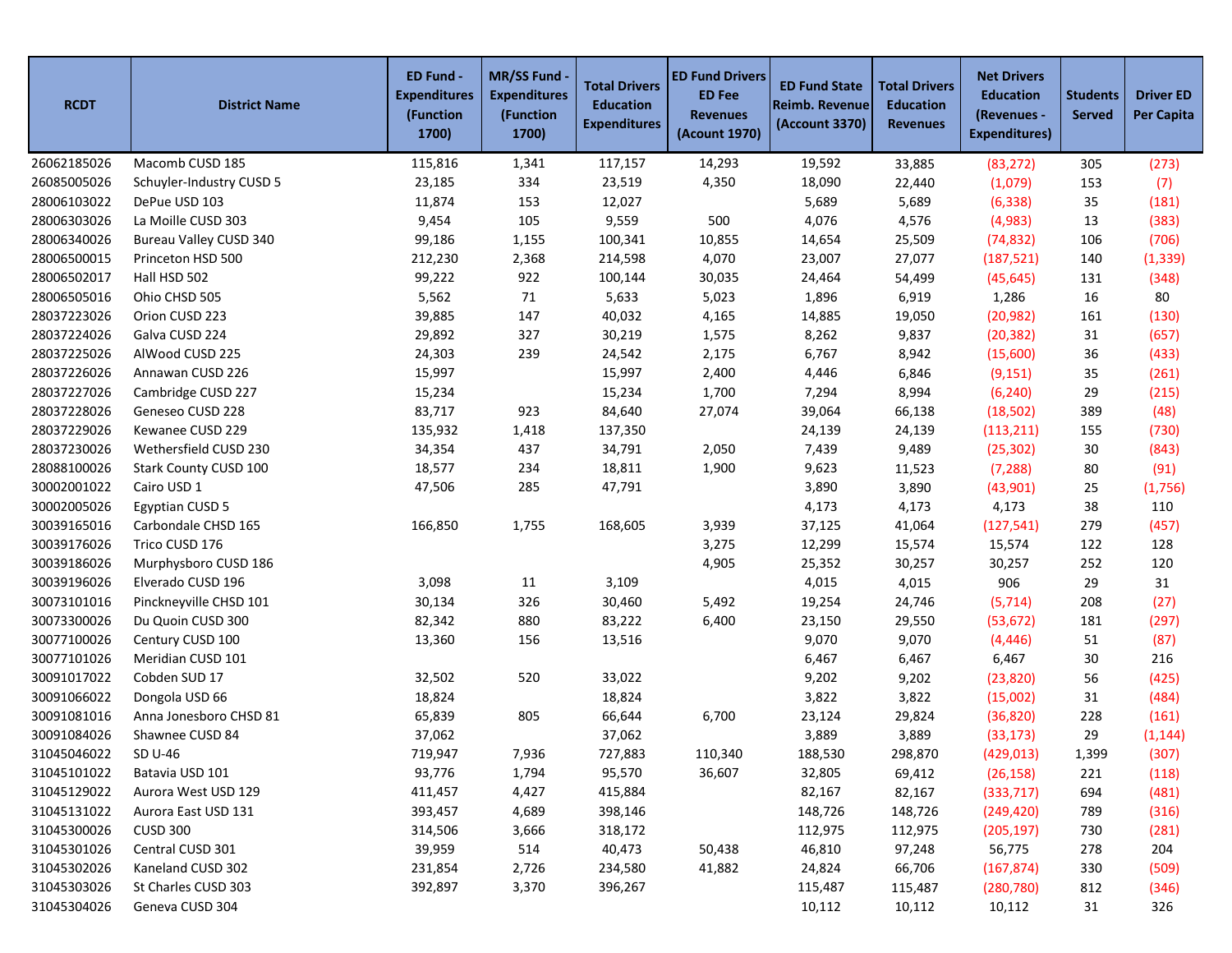| <b>RCDT</b> | <b>District Name</b>                | ED Fund -<br><b>Expenditures</b><br>(Function<br>1700) | <b>MR/SS Fund</b><br><b>Expenditures</b><br>(Function<br>1700) | <b>Total Drivers</b><br><b>Education</b><br><b>Expenditures</b> | <b>ED Fund Drivers</b><br><b>ED Fee</b><br><b>Revenues</b><br>(Acount 1970) | <b>ED Fund State</b><br><b>Reimb. Revenue</b><br>(Account 3370) | <b>Total Drivers</b><br><b>Education</b><br><b>Revenues</b> | <b>Net Drivers</b><br><b>Education</b><br>(Revenues -<br><b>Expenditures)</b> | <b>Students</b><br><b>Served</b> | <b>Driver ED</b><br><b>Per Capita</b> |
|-------------|-------------------------------------|--------------------------------------------------------|----------------------------------------------------------------|-----------------------------------------------------------------|-----------------------------------------------------------------------------|-----------------------------------------------------------------|-------------------------------------------------------------|-------------------------------------------------------------------------------|----------------------------------|---------------------------------------|
| 32038003026 | Donovan CUSD 3                      | 13,420                                                 | 112                                                            | 13,532                                                          | 685                                                                         | 2,538                                                           | 3,223                                                       | (10, 309)                                                                     | 19                               | (543)                                 |
| 32038004026 | Central CUSD 4                      | 27,660                                                 | 177                                                            | 27,837                                                          | 8,595                                                                       | 15,457                                                          | 24,052                                                      | (3,785)                                                                       | 148                              | (26)                                  |
| 32038006026 | Cissna Park CUSD 6                  | 3,498                                                  |                                                                | 3,498                                                           |                                                                             | 3,995                                                           | 3,995                                                       | 497                                                                           | 39                               | 13                                    |
| 32038009026 | Iroquois County CUSD 9              | 72,906                                                 | 896                                                            | 73,802                                                          | 2,550                                                                       | 14,110                                                          | 16,660                                                      | (57, 142)                                                                     | 61                               | (937)                                 |
| 32038010026 | Iroquois West CUSD 10               | 66,319                                                 | 638                                                            | 66,957                                                          | 7,698                                                                       |                                                                 | 7,698                                                       | (59, 259)                                                                     | 135                              | (439)                                 |
| 32038124026 | Milford Area PSD 124                | 22,251                                                 | 226                                                            | 22,477                                                          |                                                                             | 8,059                                                           | 8,059                                                       | (14, 418)                                                                     | 71                               | (203)                                 |
| 32046001026 | Momence CUSD 1                      | 22,616                                                 | 3                                                              | 22,619                                                          | 19,301                                                                      | 11,643                                                          | 30,944                                                      | 8,325                                                                         | 70                               | 119                                   |
| 32046002026 | Herscher CUSD 2                     | 58,872                                                 | 620                                                            | 59,492                                                          | 17,384                                                                      | 28,385                                                          | 45,769                                                      | (13, 723)                                                                     | 179                              | (77)                                  |
| 32046005026 | Manteno CUSD 5                      | 87,655                                                 | 993                                                            | 88,648                                                          | 24,416                                                                      | 28,787                                                          | 53,203                                                      | (35, 445)                                                                     | 154                              | (230)                                 |
| 32046006026 | Grant Park CUSD 6                   | 33,796                                                 | 453                                                            | 34,249                                                          | 4,595                                                                       | 6,321                                                           | 10,916                                                      | (23, 333)                                                                     | 24                               | (972)                                 |
| 32046111025 | Kankakee SD 111                     | 187,761                                                | 1,898                                                          | 189,659                                                         | 9,149                                                                       | 57,836                                                          | 66,985                                                      | (122, 674)                                                                    | 373                              | (329)                                 |
| 32046302016 | St Anne CHSD 302                    | 47,925                                                 | 568                                                            | 48,493                                                          | 3,770                                                                       | 8,510                                                           | 12,280                                                      | (36, 213)                                                                     | 49                               | (739)                                 |
| 32046307016 | <b>Bradley Bourbonnais CHSD 307</b> | 179,969                                                |                                                                | 179,969                                                         | 42,953                                                                      | 75,046                                                          | 117,999                                                     | (61, 970)                                                                     | 454                              | (136)                                 |
| 33036235026 | West Central CUSD 235               | 26,520                                                 | 337                                                            | 26,857                                                          | 9,045                                                                       | 10,769                                                          | 19,814                                                      | (7,043)                                                                       | 97                               | (73)                                  |
| 33048202026 | Knoxville CUSD 202                  | 63,053                                                 |                                                                | 63,053                                                          | 4,505                                                                       | 10,581                                                          | 15,086                                                      | (47, 967)                                                                     | 141                              | (340)                                 |
| 33048205026 | Galesburg CUSD 205                  | 62,069                                                 | 423                                                            | 62,492                                                          | 58,905                                                                      | 29,760                                                          | 88,665                                                      | 26,173                                                                        | 224                              | 117                                   |
| 33048208026 | ROW VACUSD 208                      | 56,933                                                 | 736                                                            | 57,669                                                          | 3,670                                                                       | 9,158                                                           | 12,828                                                      | (44, 841)                                                                     | 68                               | (659)                                 |
| 33048210026 | Williamsfield CUSD 210              | 31,286                                                 | 415                                                            | 31,701                                                          |                                                                             | 2,626                                                           | 2,626                                                       | (29, 075)                                                                     | 27                               | (1,077)                               |
| 33048276026 | Abingdon-Avon CUSD 276              | 25,578                                                 | 294                                                            | 25,872                                                          | 4,198                                                                       | 10,739                                                          | 14,937                                                      | (10, 935)                                                                     | 97                               | (113)                                 |
| 33066404026 | Mercer County School District 404   | 106,773                                                | 1,109                                                          | 107,882                                                         | 6,300                                                                       | 17,166                                                          | 23,466                                                      | (84, 416)                                                                     | 81                               | (1,042)                               |
| 33094238026 | Monmouth-Roseville CUSD 238         | 43,025                                                 | 545                                                            | 43,570                                                          | 2,800                                                                       | 32,123                                                          | 34,923                                                      | (8,647)                                                                       | 204                              | (42)                                  |
| 33094304026 | United CUSD 304                     | 66,289                                                 | 848                                                            | 67,137                                                          | 3,465                                                                       | 12,970                                                          | 16,435                                                      | (50, 702)                                                                     | 59                               | (859)                                 |
| 34049060026 | Waukegan CUSD 60                    | 155,440                                                | 1,701                                                          | 157,141                                                         |                                                                             | 64,545                                                          | 64,545                                                      | (92, 596)                                                                     | 384                              | (241)                                 |
| 34049095026 | Lake Zurich CUSD 95                 | 332,429                                                | 4,304                                                          | 336,733                                                         | 34,131                                                                      | 37,777                                                          | 71,908                                                      | (264, 825)                                                                    | 177                              | (1, 496)                              |
| 34049113017 | Twp HSD 113                         | 440,362                                                | 6,631                                                          | 446,993                                                         |                                                                             | 45,618                                                          | 45,618                                                      | (401, 375)                                                                    | 300                              | (1, 338)                              |
| 34049115016 | Lake Forest CHSD 115                |                                                        |                                                                |                                                                 |                                                                             | 32,671                                                          | 32,671                                                      | 32,671                                                                        | 195                              | 168                                   |
| 34049116026 | Round Lake CUSD 116                 | 66,258                                                 | 761                                                            | 67,019                                                          | 13,026                                                                      | 58,293                                                          | 71,319                                                      | 4,300                                                                         | 665                              | 6                                     |
| 34049117016 | <b>CHSD 117</b>                     | 313,105                                                | 3,880                                                          | 316,985                                                         | 69,417                                                                      | 74,320                                                          | 143,737                                                     | (173, 248)                                                                    | 307                              | (564)                                 |
| 34049118026 | Wauconda CUSD 118                   |                                                        |                                                                |                                                                 |                                                                             | 31,190                                                          | 31,190                                                      | 31,190                                                                        | 185                              | 169                                   |
| 34049120013 | Mundelein Cons HSD 120              |                                                        |                                                                |                                                                 |                                                                             | 51,923                                                          | 51,923                                                      | 51,923                                                                        | 222                              | 234                                   |
| 34049121017 | Warren Twp HSD 121                  | 22,675                                                 | 293                                                            | 22,968                                                          | 8,453                                                                       | 24,101                                                          | 32,554                                                      | 9,586                                                                         | 52                               | 184                                   |
| 34049124016 | Grant CHSD 124                      | 175,567                                                | 2,154                                                          | 177,721                                                         |                                                                             | 53,358                                                          | 53,358                                                      | (124, 363)                                                                    | 325                              | (383)                                 |
| 34049125013 | Adlai E Stevenson HSD 125           | 438,295                                                | 4,769                                                          | 443,064                                                         | 88,040                                                                      | 70,252                                                          | 158,292                                                     | (284, 772)                                                                    | 391                              | (728)                                 |
| 34049126017 | Zion-Benton Twp HSD 126             | 601,633                                                | 7,902                                                          | 609,535                                                         | 68,377                                                                      | 88,884                                                          | 157,261                                                     | (452, 274)                                                                    | 568                              | (796)                                 |
| 34049127016 | Grayslake CHSD 127                  |                                                        |                                                                |                                                                 | 31,950                                                                      | 38,873                                                          | 70,823                                                      | 70,823                                                                        | 332                              | 213                                   |
| 34049128016 | <b>CHSD 128</b>                     |                                                        |                                                                |                                                                 | 108,038                                                                     | 109,392                                                         | 217,430                                                     | 217,430                                                                       | 542                              | 401                                   |
| 34049187026 | North Chicago SD 187                |                                                        |                                                                |                                                                 | 160                                                                         | 7,394                                                           | 7,554                                                       | 7,554                                                                         | 130                              | 58                                    |
| 34049220026 | Barrington CUSD 220                 |                                                        |                                                                |                                                                 | 8,750                                                                       | 19,215                                                          | 27,965                                                      | 27,965                                                                        | 154                              | 182                                   |
| 35050001026 | Leland CUSD 1                       | 4,330                                                  |                                                                | 4,330                                                           | 1,762                                                                       | 2,917                                                           | 4,679                                                       | 349                                                                           | 19                               | 18                                    |
| 35050002026 | Serena CUSD 2                       | 51,754                                                 | 665                                                            | 52,419                                                          | 10,490                                                                      | 8,748                                                           | 19,238                                                      | (33, 181)                                                                     | 58                               | (572)                                 |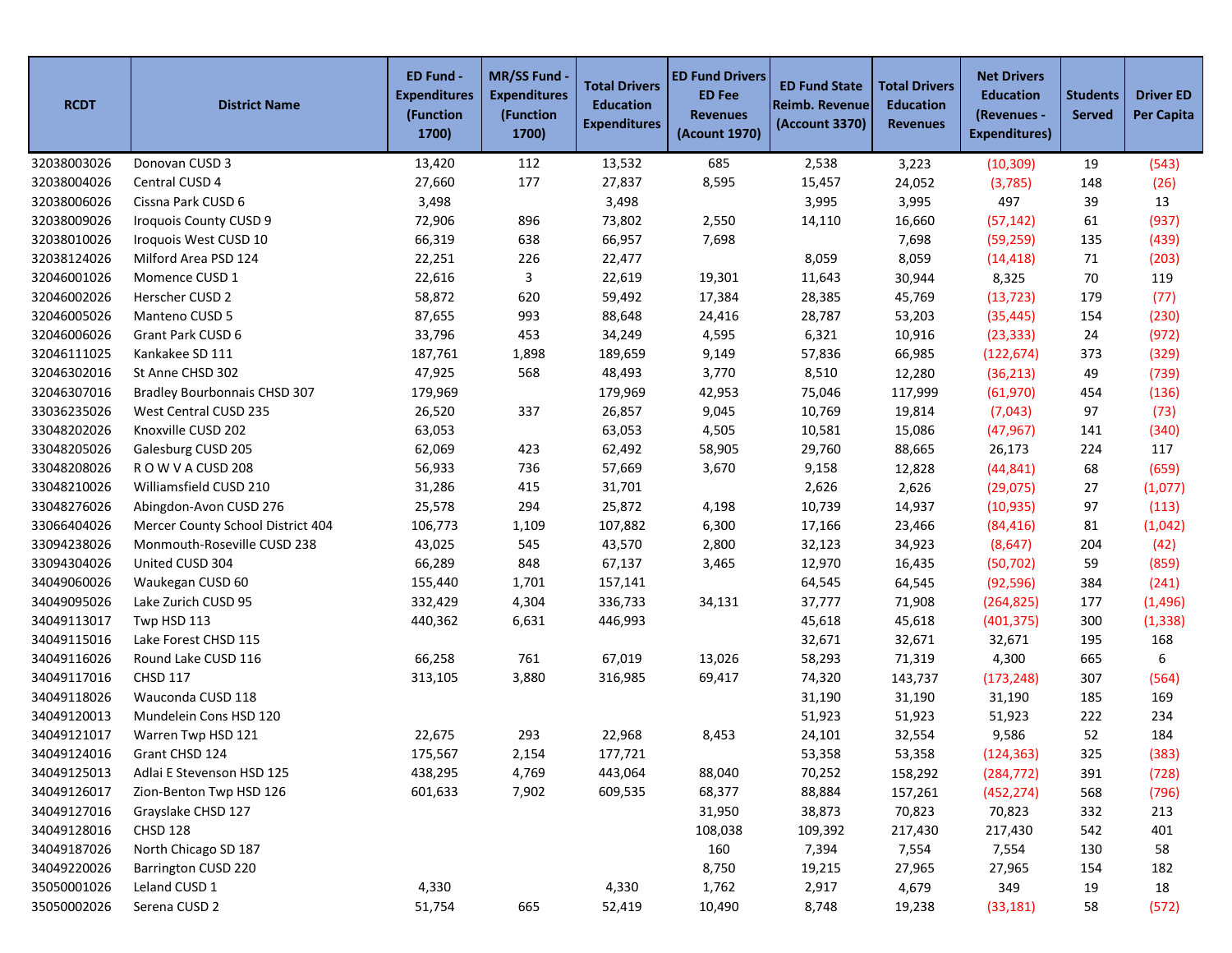| <b>RCDT</b> | <b>District Name</b>       | ED Fund -<br><b>Expenditures</b><br>(Function<br>1700) | <b>MR/SS Fund</b><br><b>Expenditures</b><br>(Function<br>1700) | <b>Total Drivers</b><br><b>Education</b><br><b>Expenditures</b> | <b>ED Fund Drivers</b><br><b>ED Fee</b><br><b>Revenues</b><br>(Acount 1970) | <b>ED Fund State</b><br>Reimb. Revenue<br>(Account 3370) | <b>Total Drivers</b><br><b>Education</b><br><b>Revenues</b> | <b>Net Drivers</b><br><b>Education</b><br>(Revenues -<br><b>Expenditures)</b> | <b>Students</b><br><b>Served</b> | <b>Driver ED</b><br><b>Per Capita</b> |
|-------------|----------------------------|--------------------------------------------------------|----------------------------------------------------------------|-----------------------------------------------------------------|-----------------------------------------------------------------------------|----------------------------------------------------------|-------------------------------------------------------------|-------------------------------------------------------------------------------|----------------------------------|---------------------------------------|
| 35050009026 | Earlville CUSD 9           | 11,116                                                 | 122                                                            | 11,238                                                          |                                                                             | 5,270                                                    | 5,270                                                       | (5,968)                                                                       | 23                               | (259)                                 |
| 35050040017 | Streator Twp HSD 40        | 105,173                                                | 2,007                                                          | 107,180                                                         | 25,152                                                                      | 38,784                                                   | 63,936                                                      | (43, 244)                                                                     | 198                              | (218)                                 |
| 35050120017 | La Salle-Peru Twp HSD 120  | 166,509                                                | 2,111                                                          | 168,620                                                         | 18,850                                                                      | 58,058                                                   | 76,908                                                      | (91, 712)                                                                     | 285                              | (322)                                 |
| 35050140017 | Ottawa Twp HSD 140         | 145,373                                                | 1,517                                                          | 146,890                                                         | 16,880                                                                      | 38,273                                                   | 55,153                                                      | (91, 737)                                                                     | 197                              | (466)                                 |
| 35050160017 | Seneca Twp HSD 160         | 102,506                                                | 1,078                                                          | 103,584                                                         | 4,430                                                                       | 20,602                                                   | 25,032                                                      | (78, 552)                                                                     | 120                              | (655)                                 |
| 35050280017 | Mendota Twp HSD 280        | 82,223                                                 | 1,014                                                          | 83,237                                                          | 5,000                                                                       | 24,738                                                   | 29,738                                                      | (53, 499)                                                                     | 138                              | (388)                                 |
| 35059005026 | Henry-Senachwine CUSD 5    | 67,919                                                 | 837                                                            | 68,756                                                          |                                                                             | 9,291                                                    | 9,291                                                       | (59, 465)                                                                     | 39                               | (1, 525)                              |
| 35059007026 | Midland CUSD 7             | 3,766                                                  | 23                                                             | 3,789                                                           | 8,326                                                                       | 6,750                                                    | 15,076                                                      | 11,287                                                                        | 83                               | 136                                   |
| 35078535026 | Putnam County CUSD 535     | 26,986                                                 | 269                                                            | 27,255                                                          | 2,650                                                                       | 12,793                                                   | 15,443                                                      | (11, 812)                                                                     | 105                              | (112)                                 |
| 39055001026 | Argenta-Oreana CUSD 1      |                                                        |                                                                |                                                                 | 9,013                                                                       | 12,369                                                   | 21,382                                                      | 21,382                                                                        | 144                              | 148                                   |
| 39055002026 | Maroa Forsyth CUSD 2       | 91,472                                                 | 1,046                                                          | 92,518                                                          | 17,250                                                                      | 14,778                                                   | 32,028                                                      | (60, 490)                                                                     | 89                               | (680)                                 |
| 39055003026 | Mt Zion CUSD 3             | 99,070                                                 | 1,183                                                          | 100,253                                                         | 5,514                                                                       | 38,687                                                   | 44,201                                                      | (56,052)                                                                      | 267                              | (210)                                 |
| 39055009026 | Sangamon Valley CUSD 9     | 42,125                                                 | 548                                                            | 42,673                                                          | 3,959                                                                       | 11,475                                                   | 15,434                                                      | (27, 239)                                                                     | 88                               | (310)                                 |
| 39055011026 | Warrensburg-Latham CUSD 11 | 46,400                                                 | 634                                                            | 47,034                                                          | 16,318                                                                      | 14,998                                                   | 31,316                                                      | (15, 718)                                                                     | 129                              | (122)                                 |
| 39055015026 | Meridian CUSD 15           | 69,884                                                 | 761                                                            | 70,645                                                          | 13,670                                                                      | 11,555                                                   | 25,225                                                      | (45, 420)                                                                     | 132                              | (344)                                 |
| 39055061025 | Decatur SD 61              | 114,811                                                | 1,571                                                          | 116,382                                                         | 17,755                                                                      | 85,110                                                   | 102,865                                                     | (13,517)                                                                      | 817                              | (17)                                  |
| 39074005026 | Bement CUSD 5              |                                                        |                                                                |                                                                 | 6,200                                                                       | 4,667                                                    | 10,867                                                      | 10,867                                                                        | 30                               | 362                                   |
| 39074025026 | Monticello CUSD 25         | 51,216                                                 | 469                                                            | 51,685                                                          | 18,225                                                                      | 22,438                                                   | 40,663                                                      | (11, 022)                                                                     | 229                              | (48)                                  |
| 39074057026 | Deland-Weldon CUSD 57      | 14,123                                                 | 153                                                            | 14,276                                                          | 500                                                                         | 2,829                                                    | 3,329                                                       | (10, 947)                                                                     | 17                               | (644)                                 |
| 39074100026 | Cerro Gordo CUSD 100       | 15,456                                                 | 100                                                            | 15,556                                                          | 4,322                                                                       | 7,055                                                    | 11,377                                                      | (4, 179)                                                                      | 63                               | (66)                                  |
| 40007040026 | Calhoun CUSD 40            | 14,167                                                 | 143                                                            | 14,310                                                          | 4,725                                                                       | 7,823                                                    | 12,548                                                      | (1,762)                                                                       | 37                               | (48)                                  |
| 40007042026 | Brussels CUSD 42           | 3,155                                                  | 41                                                             | 3,196                                                           | 1,950                                                                       | 3,522                                                    | 5,472                                                       | 2,276                                                                         | 27                               | 84                                    |
| 40031001026 | Carrollton CUSD 1          | 14,897                                                 | 192                                                            | 15,089                                                          | 8,803                                                                       | 9,736                                                    | 18,539                                                      | 3,450                                                                         | 64                               | 54                                    |
| 40031003026 | North Greene CUSD 3        | 55,735                                                 | 705                                                            | 56,440                                                          | 2,500                                                                       | 12,295                                                   | 14,795                                                      | (41, 645)                                                                     | 122                              | (341)                                 |
| 40031010026 | Greenfield CUSD 10         | 27,178                                                 | 317                                                            | 27,495                                                          | 1,250                                                                       | 5,702                                                    | 6,952                                                       | (20, 543)                                                                     | 52                               | (395)                                 |
| 40042100026 | Jersey CUSD 100            | 57,521                                                 | 495                                                            | 58,016                                                          | 20,410                                                                      | 39,528                                                   | 59,938                                                      | 1,922                                                                         | 337                              | 6                                     |
| 40056001026 | Carlinville CUSD 1         | 92,923                                                 | 1,128                                                          | 94,051                                                          | 10,950                                                                      | 21,388                                                   | 32,338                                                      | (61, 713)                                                                     | 101                              | (611)                                 |
| 40056002026 | Northwestern CUSD 2        | 36,323                                                 | 330                                                            | 36,653                                                          |                                                                             | 4,738                                                    | 4,738                                                       | (31, 915)                                                                     | 25                               | (1, 277)                              |
| 40056005026 | Mount Olive CUSD 5         |                                                        |                                                                |                                                                 | 500                                                                         | 6,099                                                    | 6,599                                                       | 6,599                                                                         | 58                               | 114                                   |
| 40056006026 | Staunton CUSD 6            |                                                        |                                                                |                                                                 |                                                                             | 20,080                                                   | 20,080                                                      | 20,080                                                                        | 144                              | 139                                   |
| 40056007026 | Gillespie CUSD 7           | 20,267                                                 | 211                                                            | 20,478                                                          | 9,852                                                                       | 16,752                                                   | 26,604                                                      | 6,126                                                                         | 116                              | 53                                    |
| 40056008026 | Bunker Hill CUSD 8         |                                                        |                                                                |                                                                 |                                                                             | 7,488                                                    | 7,488                                                       | 7,488                                                                         | 60                               | 125                                   |
| 40056009026 | Southwestern CUSD 9        | 95,441                                                 | 1,116                                                          | 96,557                                                          | 15,675                                                                      | 22,861                                                   | 38,536                                                      | (58,021)                                                                      | 195                              | (298)                                 |
| 40056034026 | North Mac CUSD 34          |                                                        |                                                                |                                                                 | 10,388                                                                      | 20,938                                                   | 31,326                                                      | 31,326                                                                        | 172                              | 182                                   |
| 41057001026 | Roxana CUSD 1              | 37,726                                                 | 434                                                            | 38,160                                                          | 2,800                                                                       | 24,211                                                   | 27,011                                                      | (11, 149)                                                                     | 195                              | (57)                                  |
| 41057002026 | Triad CUSD 2               | 128,515                                                | 1,415                                                          | 129,930                                                         | 28,030                                                                      | 53,130                                                   | 81,160                                                      | (48, 770)                                                                     | 404                              | (121)                                 |
| 41057005026 | Highland CUSD 5            | 72,449                                                 | 776                                                            | 73,225                                                          | 44,213                                                                      | 36,849                                                   | 81,062                                                      | 7,837                                                                         | 396                              | 20                                    |
| 41057007026 | Edwardsville CUSD 7        | 267,162                                                | 2,899                                                          | 270,061                                                         | 116,863                                                                     | 106,594                                                  | 223,457                                                     | (46, 604)                                                                     | 1,071                            | (44)                                  |
| 41057008026 | Bethalto CUSD 8            | 33,254                                                 | 69                                                             | 33,323                                                          | 18,185                                                                      | 27,772                                                   | 45,957                                                      | 12,634                                                                        | 152                              | 83                                    |
| 41057009026 | Granite City CUSD 9        | 248,163                                                | 2,735                                                          | 250,898                                                         | 41,612                                                                      | 60,706                                                   | 102,318                                                     | (148,580)                                                                     | 479                              | (310)                                 |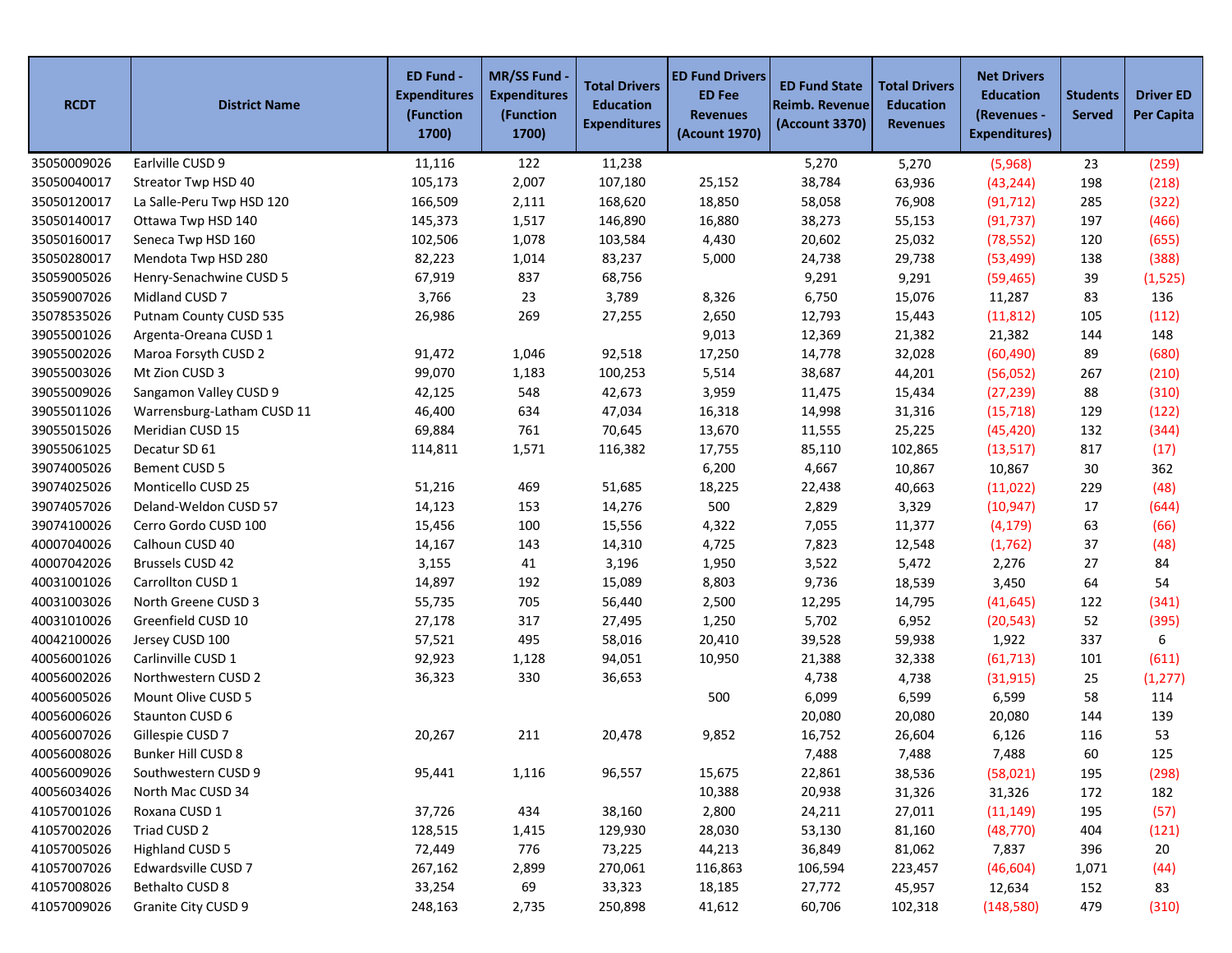| <b>RCDT</b> | <b>District Name</b>              | ED Fund -<br><b>Expenditures</b><br>(Function<br>1700) | MR/SS Fund -<br><b>Expenditures</b><br>(Function<br>1700) | <b>Total Drivers</b><br><b>Education</b><br><b>Expenditures</b> | <b>ED Fund Drivers</b><br><b>ED Fee</b><br><b>Revenues</b><br><b>(Acount 1970)</b> | <b>ED Fund State</b><br><b>Reimb. Revenue</b><br>(Account 3370) | <b>Total Drivers</b><br><b>Education</b><br><b>Revenues</b> | <b>Net Drivers</b><br><b>Education</b><br>(Revenues -<br><b>Expenditures)</b> | <b>Students</b><br><b>Served</b> | <b>Driver ED</b><br><b>Per Capita</b> |
|-------------|-----------------------------------|--------------------------------------------------------|-----------------------------------------------------------|-----------------------------------------------------------------|------------------------------------------------------------------------------------|-----------------------------------------------------------------|-------------------------------------------------------------|-------------------------------------------------------------------------------|----------------------------------|---------------------------------------|
| 41057010026 | Collinsville CUSD 10              | 251,631                                                | 3,270                                                     | 254,901                                                         | 20,325                                                                             | 86,095                                                          | 106,420                                                     | (148, 481)                                                                    | 818                              | (182)                                 |
| 41057011026 | Alton CUSD 11                     | 138,232                                                | 1,812                                                     | 140,044                                                         | 56,270                                                                             | 84,107                                                          | 140,377                                                     | 333                                                                           | 769                              | 0                                     |
| 41057012026 | Madison CUSD 12                   | 21,564                                                 | 306                                                       | 21,870                                                          | 375                                                                                | 3,420                                                           | 3,795                                                       | (18,075)                                                                      | 34                               | (532)                                 |
| 41057014016 | East Alton-Wood River CHSD 14     | 50,697                                                 | 625                                                       | 51,322                                                          |                                                                                    | 17,140                                                          | 17,140                                                      | (34, 182)                                                                     | 238                              | (144)                                 |
| 44063012026 | Johnsburg CUSD 12                 | 133,294                                                | 912                                                       | 134,206                                                         | 16,031                                                                             | 29,473                                                          | 45,504                                                      | (88, 702)                                                                     | 151                              | (587)                                 |
| 44063019024 | Alden Hebron SD 19                | 9,798                                                  | 122                                                       | 9,920                                                           | 5,710                                                                              | 3,671                                                           | 9,381                                                       | (539)                                                                         | 31                               | (17)                                  |
| 44063050026 | Harvard CUSD 50                   | 92,496                                                 | 1,140                                                     | 93,636                                                          | 22,647                                                                             | 26,406                                                          | 49,053                                                      | (44, 583)                                                                     | 230                              | (194)                                 |
| 44063154016 | Marengo CHSD 154                  | 146,587                                                | 1,865                                                     | 148,452                                                         | 6,495                                                                              | 27,806                                                          | 34,301                                                      | (114, 151)                                                                    | 263                              | (434)                                 |
| 44063155016 | <b>CHSD 155</b>                   | 436,467                                                | 4,264                                                     | 440,731                                                         | 50,048                                                                             | 146,885                                                         | 196,933                                                     | (243, 798)                                                                    | 712                              | (342)                                 |
| 44063156016 | McHenry CHSD 156                  | 323,289                                                | 4,251                                                     | 327,540                                                         | 36,853                                                                             | 62,519                                                          | 99,372                                                      | (228, 168)                                                                    | 288                              | (792)                                 |
| 44063157016 | Richmond-Burton CHSD 157          | 98,134                                                 | 1,301                                                     | 99,435                                                          | 5,850                                                                              | 22,363                                                          | 28,213                                                      | (71, 222)                                                                     | 109                              | (653)                                 |
| 44063158022 | Huntley Comm Sch Dist 158         | 139,149                                                | 1,814                                                     | 140,963                                                         | 39,225                                                                             | 49,562                                                          | 88,787                                                      | (52, 176)                                                                     | 347                              | (150)                                 |
| 44063200026 | Woodstock CUSD 200                | 141,810                                                | 1,763                                                     | 143,573                                                         | 71,225                                                                             | 61,551                                                          | 132,776                                                     | (10, 797)                                                                     | 519                              | (21)                                  |
| 45067003026 | Valmeyer CUSD 3                   | 31,772                                                 | 435                                                       | 32,207                                                          | 1,985                                                                              | 2,308                                                           | 4,293                                                       | (27, 914)                                                                     | 25                               | (1, 117)                              |
| 45067004026 | Columbia CUSD 4                   | 44,894                                                 | 443                                                       | 45,337                                                          |                                                                                    | 31,527                                                          | 31,527                                                      | (13, 810)                                                                     | 214                              | (65)                                  |
| 45067005026 | Waterloo CUSD 5                   | 123,272                                                | 1,410                                                     | 124,682                                                         | 58,613                                                                             | 48,299                                                          | 106,912                                                     | (17, 770)                                                                     | 448                              | (40)                                  |
| 45079001022 | Coulterville USD 1                | 17,457                                                 | 224                                                       | 17,681                                                          | 1,440                                                                              | 2,669                                                           | 4,109                                                       | (13, 572)                                                                     | 11                               | (1, 234)                              |
| 45079132026 | Red Bud CUSD 132                  | 76,669                                                 | 837                                                       | 77,506                                                          | 5,594                                                                              | 17,951                                                          | 23,545                                                      | (53,961)                                                                      | 190                              | (284)                                 |
| 45079138026 | Steeleville CUSD 138              | 32,865                                                 | 433                                                       | 33,298                                                          | 6,360                                                                              | 6,855                                                           | 13,215                                                      | (20,083)                                                                      | 57                               | (352)                                 |
| 45079139026 | Chester CUSD 139                  | 66,047                                                 | 616                                                       | 66,663                                                          | 4,756                                                                              | 12,806                                                          | 17,562                                                      | (49, 101)                                                                     | 175                              | (281)                                 |
| 45079140026 | Sparta CUSD 140                   |                                                        |                                                           |                                                                 | 3,225                                                                              | 18,476                                                          | 21,701                                                      | 21,701                                                                        | 105                              | 207                                   |
| 47052170022 | Dixon USD 170                     |                                                        |                                                           |                                                                 | 13,623                                                                             | 26,853                                                          | 40,476                                                      | 40,476                                                                        | 245                              | 165                                   |
| 47052271026 | Paw Paw CUSD 271                  | 6,606                                                  | 73                                                        | 6,679                                                           | 3,000                                                                              | 1,508                                                           | 4,508                                                       | (2, 171)                                                                      | 18                               | (121)                                 |
| 47052272026 | Amboy CUSD 272                    |                                                        |                                                           |                                                                 |                                                                                    | 7,634                                                           | 7,634                                                       | 7,634                                                                         | 48                               | 159                                   |
| 47052275026 | Ashton-Franklin Center CUSD 275   |                                                        |                                                           |                                                                 | 4,813                                                                              | 7,056                                                           | 11,869                                                      | 11,869                                                                        | 38                               | 312                                   |
| 47071212017 | Rochelle Twp HSD 212              | 98,986                                                 | 1,178                                                     | 100,164                                                         | 6,400                                                                              | 42,095                                                          | 48,495                                                      | (51,669)                                                                      | 301                              | (172)                                 |
| 47071220026 | Oregon CUSD 220                   | 106,072                                                | 1,204                                                     | 107,276                                                         | 18,209                                                                             | 16,116                                                          | 34,325                                                      | (72, 951)                                                                     | 157                              | (465)                                 |
| 47071221026 | Forrestville Valley CUSD 221      |                                                        |                                                           |                                                                 | 37,625                                                                             | 9,482                                                           | 47,107                                                      | 47,107                                                                        | 62                               | 760                                   |
| 47071222026 | Polo CUSD 222                     |                                                        |                                                           |                                                                 | 2,931                                                                              | 8,293                                                           | 11,224                                                      | 11,224                                                                        | 25                               | 449                                   |
| 47071223026 | Meridian CUSD 223                 | 60,131                                                 | 604                                                       | 60,735                                                          | 16,763                                                                             | 23,088                                                          | 39,851                                                      | (20, 884)                                                                     | 210                              | (99)                                  |
| 47098001026 | Erie CUSD 1                       | 78,411                                                 | 800                                                       | 79,211                                                          | 2,200                                                                              | 8,539                                                           | 10,739                                                      | (68, 472)                                                                     | 81                               | (845)                                 |
| 47098002026 | River Bend CUSD 2                 | 33,767                                                 | 471                                                       | 34,238                                                          | 6,422                                                                              | 13,930                                                          | 20,352                                                      | (13,886)                                                                      | 128                              | (108)                                 |
| 47098003026 | Prophetstown-Lyndon-Tampico CUSD3 | 87,600                                                 | 919                                                       | 88,519                                                          | 7,477                                                                              | 11,867                                                          | 19,344                                                      | (69, 175)                                                                     | 80                               | (865)                                 |
| 47098005026 | Sterling CUSD 5                   |                                                        |                                                           |                                                                 | 14,577                                                                             | 36,452                                                          | 51,029                                                      | 51,029                                                                        | 186                              | 274                                   |
| 47098006026 | Morrison CUSD 6                   | 44,997                                                 | 442                                                       | 45,439                                                          | 4,685                                                                              | 11,925                                                          | 16,610                                                      | (28, 829)                                                                     | 77                               | (374)                                 |
| 47098301017 | Rock Falls Twp HSD 301            | 125,387                                                | 1,558                                                     | 126,945                                                         | 12,625                                                                             | 22,520                                                          | 35,145                                                      | (91, 800)                                                                     | 159                              | (577)                                 |
| 48072150025 | Peoria SD 150                     |                                                        |                                                           |                                                                 | 48,730                                                                             | 177,333                                                         | 226,063                                                     | 226,063                                                                       | 1,454                            | 155                                   |
| 48072265026 | Farmington Central CUSD 265       | 68,689                                                 | 552                                                       | 69,241                                                          | 4,320                                                                              | 19,649                                                          | 23,969                                                      | (45, 272)                                                                     | 172                              | (263)                                 |
| 48072309026 | Brimfield CUSD 309                | 15,643                                                 | 202                                                       | 15,845                                                          | 1,800                                                                              | 12,058                                                          | 13,858                                                      | (1,987)                                                                       | 69                               | (29)                                  |
| 48072310016 | Limestone CHSD 310                | 159,944                                                | 1,796                                                     | 161,740                                                         | 15,765                                                                             | 39,203                                                          | 54,968                                                      | (106, 772)                                                                    | 319                              | (335)                                 |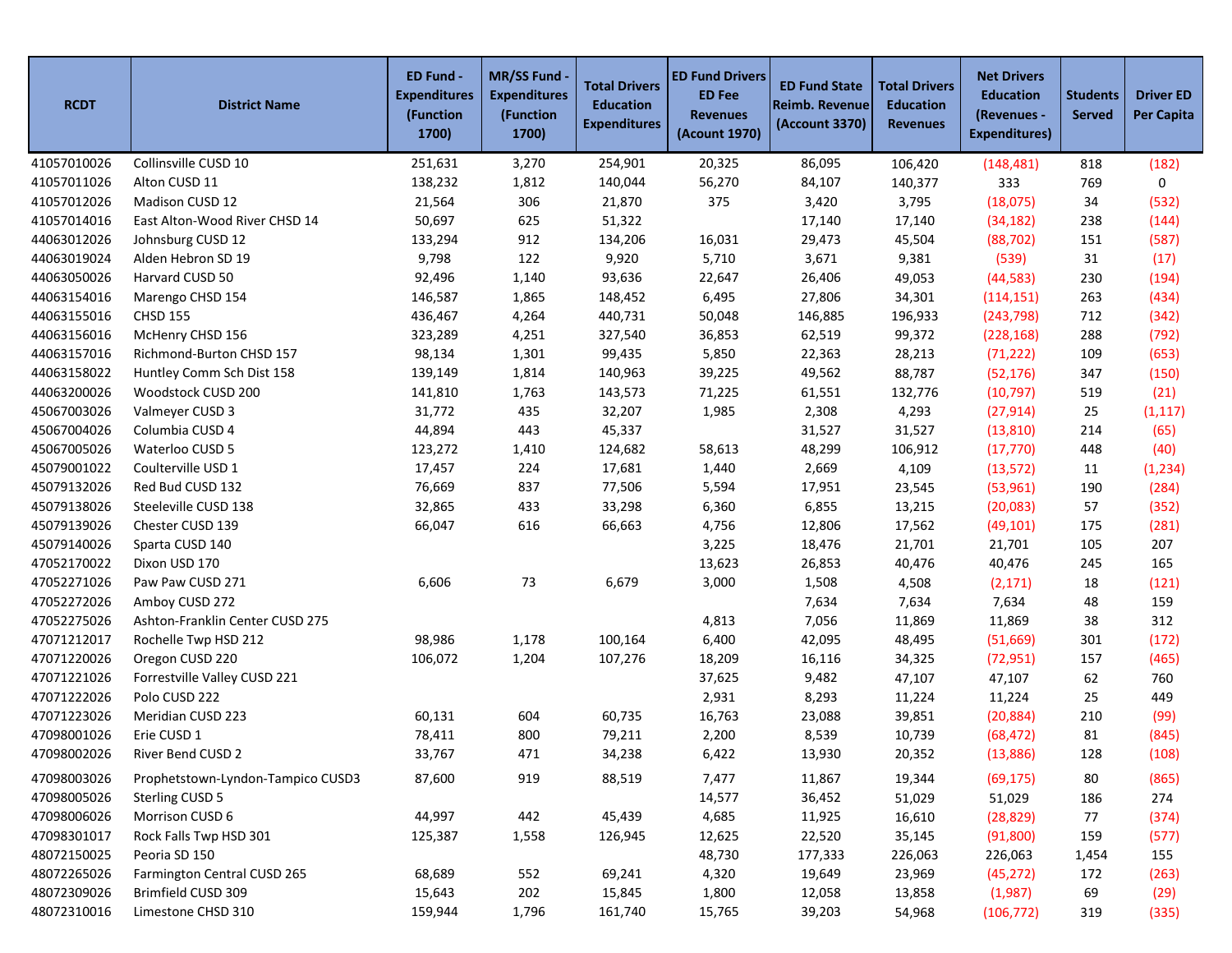| <b>RCDT</b> | <b>District Name</b>       | ED Fund -<br><b>Expenditures</b><br>(Function<br>1700) | MR/SS Fund -<br><b>Expenditures</b><br>(Function<br>1700) | <b>Total Drivers</b><br><b>Education</b><br><b>Expenditures</b> | <b>ED Fund Drivers</b><br><b>ED Fee</b><br><b>Revenues</b><br>(Acount 1970) | <b>ED Fund State</b><br>Reimb. Revenue<br>(Account 3370) | <b>Total Drivers</b><br><b>Education</b><br><b>Revenues</b> | <b>Net Drivers</b><br><b>Education</b><br>(Revenues -<br><b>Expenditures)</b> | <b>Students</b><br><b>Served</b> | <b>Driver ED</b><br><b>Per Capita</b> |
|-------------|----------------------------|--------------------------------------------------------|-----------------------------------------------------------|-----------------------------------------------------------------|-----------------------------------------------------------------------------|----------------------------------------------------------|-------------------------------------------------------------|-------------------------------------------------------------------------------|----------------------------------|---------------------------------------|
| 48072321026 | Il Valley Central USD 321  | 70,574                                                 | 820                                                       | 71,394                                                          | 13,595                                                                      | 31,992                                                   | 45,587                                                      | (25, 807)                                                                     | 221                              | (117)                                 |
| 48072322026 | Elmwood CUSD 322           | 13,503                                                 | 189                                                       | 13,692                                                          | 6,000                                                                       | 8,629                                                    | 14,629                                                      | 937                                                                           | 55                               | 17                                    |
| 48072323026 | Dunlap CUSD 323            | 156,359                                                | 1,617                                                     | 157,976                                                         | 14,246                                                                      | 65,978                                                   | 80,224                                                      | (77, 752)                                                                     | 434                              | (179)                                 |
| 48072325026 | Peoria Heights CUSD 325    | 25,391                                                 | 316                                                       | 25,707                                                          |                                                                             | 10,157                                                   | 10,157                                                      | (15, 550)                                                                     | 75                               | (207)                                 |
| 48072326026 | Princeville CUSD 326       | 1,483                                                  |                                                           | 1,483                                                           |                                                                             | 11,587                                                   | 11,587                                                      | 10,104                                                                        | 64                               | 158                                   |
| 48072327026 | Illini Bluffs CUSD 327     | 31,089                                                 | 375                                                       | 31,464                                                          | 6,125                                                                       | 14,072                                                   | 20,197                                                      | (11, 267)                                                                     | 103                              | (109)                                 |
| 49081030017 | United Twp HSD 30          | 194,176                                                | 1,942                                                     | 196,118                                                         | 13,673                                                                      | 73,981                                                   | 87,654                                                      | (108, 464)                                                                    | 617                              | (176)                                 |
| 49081040022 | Moline-Coal Valley CUSD 40 | 214,139                                                | 2,352                                                     | 216,491                                                         | 29,722                                                                      | 50,000                                                   | 79,722                                                      | (136, 769)                                                                    | 365                              | (375)                                 |
| 49081041025 | Rock Island SD 41          |                                                        | 26,012                                                    | 26,012                                                          |                                                                             | 60,055                                                   | 60,055                                                      | 34,043                                                                        | 456                              | 75                                    |
| 49081100026 | Riverdale CUSD 100         | 76,662                                                 | 841                                                       | 77,503                                                          | 3,900                                                                       | 15,513                                                   | 19,413                                                      | (58,090)                                                                      | 85                               | (683)                                 |
| 49081200026 | Sherrard CUSD 200          | 99,000                                                 | 1,270                                                     | 100,270                                                         | 7,491                                                                       | 23,526                                                   | 31,017                                                      | (69, 253)                                                                     | 137                              | (505)                                 |
| 49081300026 | Rockridge CUSD 300         | 74,043                                                 | 880                                                       | 74,923                                                          | 4,025                                                                       | 17,456                                                   | 21,481                                                      | (53, 442)                                                                     | 90                               | (594)                                 |
| 50082009026 | Lebanon CUSD 9             | 7,924                                                  | 89                                                        | 8,013                                                           |                                                                             | 6,935                                                    | 6,935                                                       | (1,078)                                                                       | 40                               | (27)                                  |
| 50082019026 | Mascoutah CUD 19           | 227,598                                                | 3,053                                                     | 230,651                                                         | 40,275                                                                      | 52,503                                                   | 92,778                                                      | (137, 873)                                                                    | 295                              | (467)                                 |
| 50082040026 | Marissa CUSD 40            | 54,343                                                 | 633                                                       | 54,976                                                          | 4,704                                                                       | 8,144                                                    | 12,848                                                      | (42, 128)                                                                     | 49                               | (860)                                 |
| 50082060026 | New Athens CUSD 60         | 19,109                                                 | 233                                                       | 19,342                                                          |                                                                             | 7,801                                                    | 7,801                                                       | (11, 541)                                                                     | 47                               | (246)                                 |
| 50082077016 | Freeburg CHSD 77           | 78,532                                                 | 1,304                                                     | 79,836                                                          | 37,175                                                                      | 30,922                                                   | 68,097                                                      | (11, 739)                                                                     | 280                              | (42)                                  |
| 50082187026 | Cahokia CUSD 187           |                                                        |                                                           |                                                                 | 5,190                                                                       | 22,705                                                   | 27,895                                                      | 27,895                                                                        | 218                              | 128                                   |
| 50082188022 | Brooklyn UD 188            | 928                                                    |                                                           | 928                                                             |                                                                             | 1,653                                                    | 1,653                                                       | 725                                                                           | 12                               | 60                                    |
| 50082189022 | East St Louis SD 189       | 185,173                                                | 2,275                                                     | 187,448                                                         |                                                                             | 14,799                                                   | 14,799                                                      | (172, 649)                                                                    | 318                              | (543)                                 |
| 50082196026 | Dupo CUSD 196              | 64,483                                                 | 742                                                       | 65,225                                                          | 4,280                                                                       | 12,378                                                   | 16,658                                                      | (48, 567)                                                                     | 77                               | (631)                                 |
| 50082201017 | Belleville Twp HSD 201     | 326,335                                                | 3,198                                                     | 329,533                                                         |                                                                             | 103,230                                                  | 103,230                                                     | (226, 303)                                                                    | 405                              | (559)                                 |
| 50082203017 | O Fallon Twp HSD 203       | 93,725                                                 | 1,084                                                     | 94,809                                                          | 119,047                                                                     | 103,918                                                  | 222,965                                                     | 128,156                                                                       | 800                              | 160                                   |
| 51065200026 | Greenview CUSD 200         |                                                        |                                                           |                                                                 | 600                                                                         | 2,642                                                    | 3,242                                                       | 3,242                                                                         | 17                               | 191                                   |
| 51065202026 | Porta CUSD 202             | 78,058                                                 | 924                                                       | 78,982                                                          | 4,875                                                                       | 12,927                                                   | 17,802                                                      | (61, 180)                                                                     | 112                              | (546)                                 |
| 51065213026 | Athens CUSD 213            | 56,565                                                 | 670                                                       | 57,235                                                          | 6,750                                                                       | 14,523                                                   | 21,273                                                      | (35, 962)                                                                     | 149                              | (241)                                 |
| 51084001026 | Tri City CUSD 1            | 93,988                                                 |                                                           | 93,988                                                          | 2,500                                                                       | 7,161                                                    | 9,661                                                       | (84, 327)                                                                     | 37                               | (2, 279)                              |
| 51084003A26 | Rochester CUSD 3A          |                                                        |                                                           |                                                                 |                                                                             | 38,160                                                   | 38,160                                                      | 38,160                                                                        | 190                              | 201                                   |
| 51084005026 | <b>Ball Chatham CUSD 5</b> | 205,046                                                | 2,387                                                     | 207,433                                                         | 85,145                                                                      | 64,980                                                   | 150,125                                                     | (57, 308)                                                                     | 622                              | (92)                                  |
| 51084008026 | Pleasant Plains CUSD 8     | 27,832                                                 | 192                                                       | 28,024                                                          |                                                                             | 25,458                                                   | 25,458                                                      | (2, 566)                                                                      | 221                              | (12)                                  |
| 51084010026 | Auburn CUSD 10             | 69,480                                                 | 902                                                       | 70,382                                                          | 5,864                                                                       | 19,016                                                   | 24,880                                                      | (45, 502)                                                                     | 174                              | (262)                                 |
| 51084011026 | Pawnee CUSD 11             |                                                        |                                                           |                                                                 | 1,935                                                                       | 8,312                                                    | 10,247                                                      | 10,247                                                                        | 76                               | 135                                   |
| 51084014026 | Riverton CUSD 14           | 63,242                                                 | 856                                                       | 64,098                                                          | 14,737                                                                      | 17,344                                                   | 32,081                                                      | (32,017)                                                                      | 126                              | (254)                                 |
| 51084015026 | Williamsville CUSD 15      | 56,046                                                 |                                                           | 56,046                                                          | 5,650                                                                       | 20,363                                                   | 26,013                                                      | (30,033)                                                                      | 167                              | (180)                                 |
| 51084016026 | New Berlin CUSD 16         |                                                        |                                                           |                                                                 | 7,025                                                                       | 11,555                                                   | 18,580                                                      | 18,580                                                                        | 138                              | 135                                   |
| 51084186025 | Springfield SD 186         | 340,421                                                | 3,967                                                     | 344,388                                                         | 70,175                                                                      | 167,825                                                  | 238,000                                                     | (106, 388)                                                                    | 1,952                            | (55)                                  |
| 53060126026 | Havana CUSD 126            | 34,961                                                 | 477                                                       | 35,438                                                          | 2,999                                                                       | 10,322                                                   | 13,321                                                      | (22, 117)                                                                     | 112                              | (197)                                 |
| 53060189026 | Illini Central CUSD 189    | 71,744                                                 | 648                                                       | 72,392                                                          | 2,900                                                                       | 6,981                                                    | 9,881                                                       | (62, 511)                                                                     | 77                               | (812)                                 |
| 53060191026 | Midwest Central CUSD 191   | 61,189                                                 | 669                                                       | 61,858                                                          | 4,893                                                                       | 13,951                                                   | 18,844                                                      | (43, 014)                                                                     | 133                              | (323)                                 |
| 53090303016 | Pekin CSD 303              | 251,059                                                | 2,850                                                     | 253,909                                                         | 5,550                                                                       | 60,403                                                   | 65,953                                                      | (187, 956)                                                                    | 449                              | (419)                                 |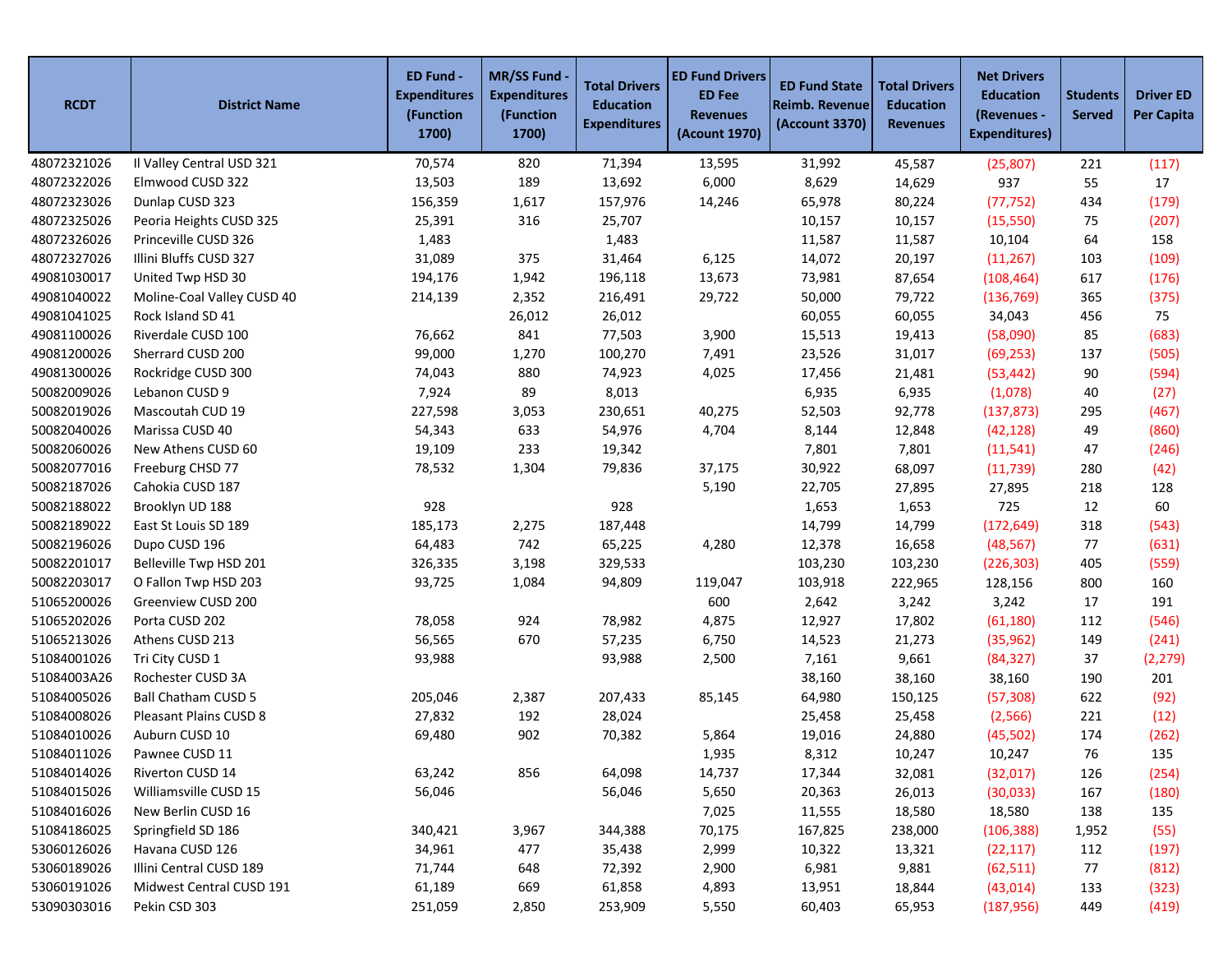| <b>RCDT</b> | <b>District Name</b>                                        | ED Fund -<br><b>Expenditures</b><br>(Function<br>1700) | MR/SS Fund -<br><b>Expenditures</b><br>(Function<br>1700) | <b>Total Drivers</b><br><b>Education</b><br><b>Expenditures</b> | <b>ED Fund Drivers</b><br><b>ED Fee</b><br><b>Revenues</b><br>(Acount 1970) | <b>ED Fund State</b><br>Reimb. Revenue<br>(Account 3370) | <b>Total Drivers</b><br><b>Education</b><br><b>Revenues</b> | <b>Net Drivers</b><br><b>Education</b><br>(Revenues -<br><b>Expenditures)</b> | <b>Students</b><br><b>Served</b> | <b>Driver ED</b><br><b>Per Capita</b> |
|-------------|-------------------------------------------------------------|--------------------------------------------------------|-----------------------------------------------------------|-----------------------------------------------------------------|-----------------------------------------------------------------------------|----------------------------------------------------------|-------------------------------------------------------------|-------------------------------------------------------------------------------|----------------------------------|---------------------------------------|
| 53090308016 | Washington CHSD 308                                         | 298,586                                                | 2,341                                                     | 300,927                                                         | 15,100                                                                      | 70,264                                                   | 85,364                                                      | (215, 563)                                                                    | 351                              | (614)                                 |
| 53090309016 | East Peoria CHSD 309                                        | 85,279                                                 | 812                                                       | 86,091                                                          | 4,900                                                                       | 40,163                                                   | 45,063                                                      | (41, 028)                                                                     | 342                              | (120)                                 |
| 53090701026 | Deer Creek-Mackinaw CUSD 701                                | 51,613                                                 | 561                                                       | 52,174                                                          | 15,277                                                                      | 13,203                                                   | 28,480                                                      | (23, 694)                                                                     | 80                               | (296)                                 |
| 53090702026 | Tremont CUSD 702                                            | 95,315                                                 | 1,030                                                     | 96,345                                                          | 9,350                                                                       | 16,814                                                   | 26,164                                                      | (70, 181)                                                                     | 98                               | (716)                                 |
| 53090703026 | Delavan CUSD 703                                            | 43,957                                                 |                                                           | 43,957                                                          | 1,610                                                                       | 6,249                                                    | 7,859                                                       | (36,098)                                                                      | 41                               | (880)                                 |
| 53090709026 | Morton CUSD 709                                             | 196,155                                                | 1,988                                                     | 198,143                                                         |                                                                             | 38,718                                                   | 38,718                                                      | (159, 425)                                                                    | 211                              | (756)                                 |
| 53102006026 | Fieldcrest CUSD 6                                           | 88,424                                                 | 1,073                                                     | 89,497                                                          | 2,476                                                                       | 15,112                                                   | 17,588                                                      | (71,909)                                                                      | 121                              | (594)                                 |
| 53102011026 | El Paso-Gridley CUSD 11                                     | 106,853                                                | 1,085                                                     | 107,938                                                         | 14,785                                                                      | 16,894                                                   | 31,679                                                      | (76, 259)                                                                     | 134                              | (569)                                 |
| 53102021026 | Lowpoint-Washburn CUSD 21                                   |                                                        |                                                           |                                                                 |                                                                             | 5,364                                                    | 5,364                                                       | 5,364                                                                         | 28                               | 192                                   |
| 53102060026 | Roanoke Benson CUSD 60                                      | 36,113                                                 | 530                                                       | 36,643                                                          | 6,440                                                                       | 8,277                                                    | 14,717                                                      | (21, 926)                                                                     | 82                               | (267)                                 |
| 53102122017 | County of Woodford School                                   | 155,486                                                | 1,597                                                     | 157,083                                                         | 39,719                                                                      | 44,470                                                   | 84,189                                                      | (72, 894)                                                                     | 327                              | (223)                                 |
| 53102140026 | Eureka CUD 140                                              | 70,255                                                 | 813                                                       | 71,068                                                          | 18,945                                                                      | 21,662                                                   | 40,607                                                      | (30, 461)                                                                     | 168                              | (181)                                 |
| 54092002026 | Westville CUSD 2                                            | 35,341                                                 | 433                                                       | 35,774                                                          | 5,230                                                                       | 13,472                                                   | 18,702                                                      | (17,072)                                                                      | 71                               | (240)                                 |
| 54092004026 | Georgetown-Ridge Farm CUD 4                                 | 31,633                                                 | 459                                                       | 32,092                                                          | 7,393                                                                       | 14,559                                                   | 21,952                                                      | (10, 140)                                                                     | 73                               | (139)                                 |
| 54092011026 | Hoopeston Area CUSD 11                                      |                                                        |                                                           |                                                                 | 3,738                                                                       | 13,673                                                   | 17,411                                                      | 17,411                                                                        | 58                               | 300                                   |
| 54092076026 | Oakwood CUSD 76                                             | 62,003                                                 | 602                                                       | 62,605                                                          |                                                                             | 13,923                                                   | 13,923                                                      | (48, 682)                                                                     | 141                              | (345)                                 |
| 54092118024 | Danville CCSD 118                                           | 59,138                                                 | 631                                                       | 59,769                                                          | 11,699                                                                      | 51,928                                                   | 63,627                                                      | 3,858                                                                         | 439                              | 9                                     |
| 54092225017 | Armstrong Twp HSD 225                                       |                                                        |                                                           |                                                                 |                                                                             | 4,776                                                    | 4,776                                                       | 4,776                                                                         | 24                               | 199                                   |
| 54092512026 | Salt Fork CUSD 512                                          | 13,861                                                 |                                                           | 13,861                                                          |                                                                             | 9,321                                                    | 9,321                                                       | (4, 540)                                                                      | 77                               | (59)                                  |
| 56099200U26 | Beecher CUSD 200U                                           | 21,040                                                 | 299                                                       | 21,339                                                          | 13,750                                                                      | 9,637                                                    | 23,387                                                      | 2,048                                                                         | 59                               | 35                                    |
| 56099201U26 | Crete Monee CUSD 201U                                       | 61,868                                                 | 876                                                       | 62,744                                                          | 16,150                                                                      | 54,129                                                   | 70,279                                                      | 7,535                                                                         | 584                              | 13                                    |
| 56099202022 | Plainfield SD 202                                           | 1,021,999                                              | 10,690                                                    | 1,032,689                                                       |                                                                             | 307,238                                                  | 307,238                                                     | (725, 451)                                                                    | 2,370                            | (306)                                 |
| 56099204017 | Joliet Twp HSD 204                                          | 347,189                                                | 4,543                                                     | 351,732                                                         | 142,130                                                                     | 151,602                                                  | 293,732                                                     | (58,000)                                                                      | 1,026                            | (57)                                  |
| 56099205017 | Lockport Twp HSD 205                                        | 88,101                                                 | 1,240                                                     | 89,341                                                          | 55,344                                                                      | 75,087                                                   | 130,431                                                     | 41,090                                                                        | 719                              | 57                                    |
| 56099207U26 | Peotone CUSD 207U                                           | 36,724                                                 | 456                                                       | 37,180                                                          | 15,800                                                                      | 16,280                                                   | 32,080                                                      | (5, 100)                                                                      | 61                               | (84)                                  |
| 56099209U26 | Wilmington CUSD 209U                                        | 909                                                    |                                                           | 909                                                             | 14,800                                                                      | 19,162                                                   | 33,962                                                      | 33,053                                                                        | 184                              | 180                                   |
| 56099210016 | Lincoln Way CHSD 210                                        | 296,376                                                | 4,209                                                     | 300,585                                                         | 339,376                                                                     | 263,230                                                  | 602,606                                                     | 302,021                                                                       | 1,332                            | 227                                   |
| 56099255U26 | Reed Custer CUSD 255U                                       | 2,895                                                  |                                                           | 2,895                                                           | 17,856                                                                      | 20,473                                                   | 38,329                                                      | 35,434                                                                        | 168                              | 211                                   |
| 56099365U26 | Valley View CUSD 365U                                       | 630,399                                                | 7,739                                                     | 638,138                                                         | 40,138                                                                      | 101,886                                                  | 142,024                                                     | (496, 114)                                                                    | 685                              | (724)                                 |
|             | Districts with approved waiver to contract Driver Education |                                                        |                                                           |                                                                 |                                                                             |                                                          |                                                             |                                                                               |                                  |                                       |
| 04101122022 | Harlem UD 122                                               | 194,722                                                | 1,187                                                     | 195,909                                                         | 8                                                                           | 50,492                                                   | 50,500                                                      | (145, 409)                                                                    | 404                              | (360)                                 |
| 04101207016 | Hononegah CHD 207                                           | 53,900                                                 | 598                                                       | 54,498                                                          | 15,381                                                                      | 6,505                                                    | 21,886                                                      | (32, 612)                                                                     | 196                              | (166)                                 |
| 04101322026 | Durand CUSD 322                                             | 21,420                                                 |                                                           | 21,420                                                          | 6,240                                                                       |                                                          | 6,240                                                       | (15, 180)                                                                     |                                  | 0                                     |
| 08089201026 | Dakota CUSD 201                                             | 28,710                                                 |                                                           | 28,710                                                          |                                                                             | 12,200                                                   | 12,200                                                      | (16, 510)                                                                     | 69                               | (239)                                 |
| 16019424026 | Genoa Kingston CUSD 424                                     | 60,335                                                 | 302                                                       | 60,637                                                          | 19,250                                                                      | 3,403                                                    | 22,653                                                      | (37, 984)                                                                     | 103                              | (369)                                 |
| 47071226026 | Byron CUSD 226                                              | 47,040                                                 |                                                           | 47,040                                                          | 16,150                                                                      |                                                          | 16,150                                                      | (30, 890)                                                                     |                                  | 0                                     |
|             | <b>Totals</b>                                               | 49,054,367                                             | 548,282                                                   | 49,602,649                                                      | 8,587,032                                                                   | 16,895,540                                               | 25,482,572                                                  | (24, 120, 077)                                                                | 134,000                          | (123, 563)                            |